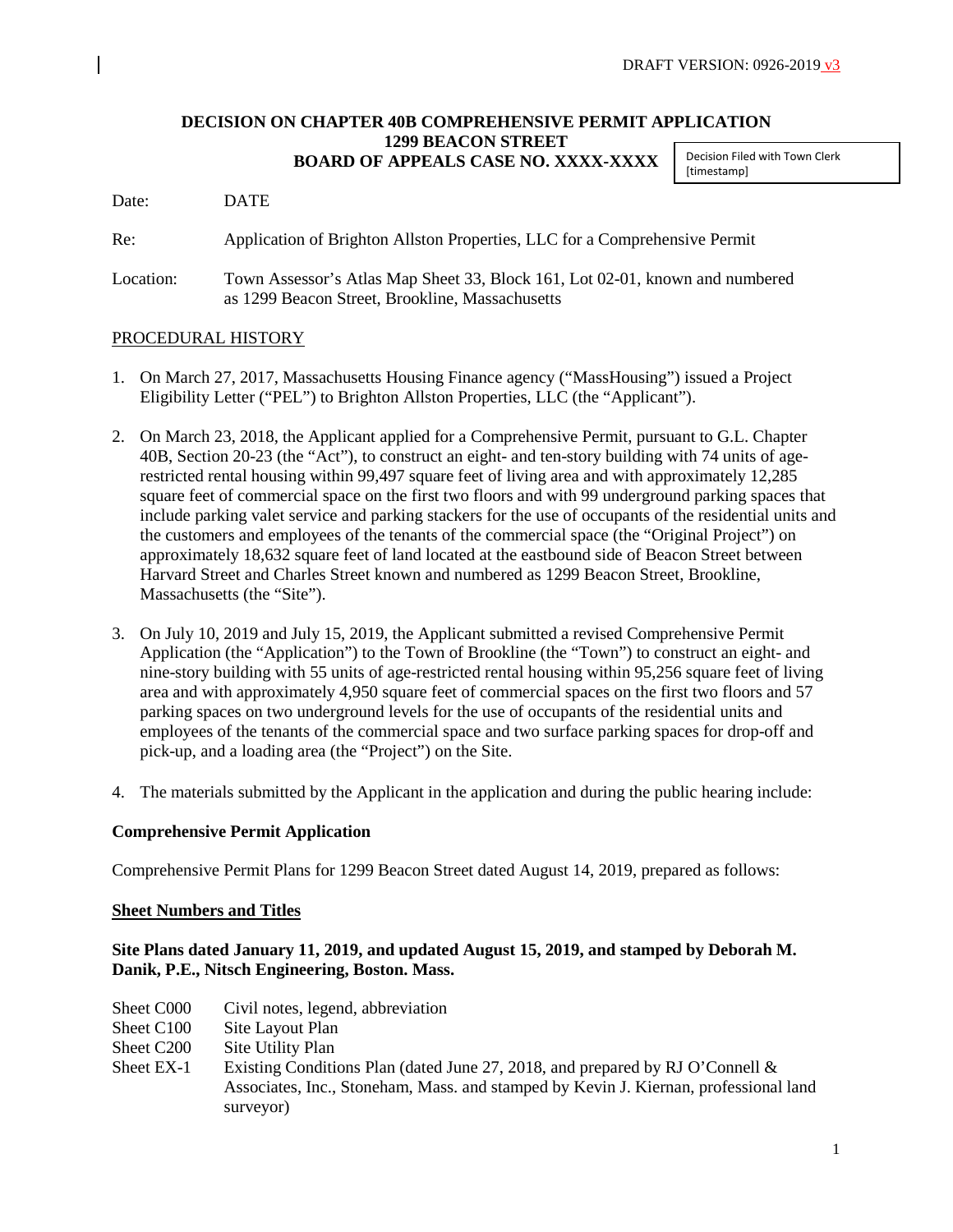["Site Plans"]

**Architectural Drawings August 14, 2019, and prepared by Haril Pandya, registered architect, CBT, Boston, Mass.**

| Sheet A <sub>101</sub> | Parking level 2                     |
|------------------------|-------------------------------------|
| Sheet A <sub>102</sub> | Parking level 1                     |
| Sheet A103             | Level 1                             |
| Sheet A104             | Level 2                             |
| Sheet A105             | Level 3                             |
| Sheet A106             | Typical Floor Layout (levels 4-7)   |
| Sheet A107             | Level 8                             |
| Sheet A <sub>108</sub> | Level 9                             |
| Sheet A109             | Roof plan                           |
| Sheet A110             | Section 1 – Transverse Section      |
| Sheet A111             | Section 2 – Longitudinal Section    |
| Sheet A <sub>112</sub> | Elevation 1 – North (Beacon Street) |
| Sheet A113             | Elevation 2 – South (Sewall Avenue) |
| Sheet A <sub>114</sub> | Elevation $3 - East$                |
| Sheet A115             | Elevation $4 - West$                |

["Architectural Drawings"]

**Construction Management Plan dated July 30, 2019, and prepared Jamie Hass, Hass Construction Company, Inc., Newton, Mass.** 

["Preliminary CMP"]

**Parking Narrative Memorandum dated August 13, 2019, and prepared by Rachna Balakrishna, Esq., in consultation with Darian Medeiros, Simon Design Engineering, LLC, Wellesley, Mass.** 

["Parking Narrative"]

**Traffic Impact Assessment dated November 26, 2018, and updated May 26, 2019, and prepared by Giles Ham, P.E., Vanasse and Associates, Inc. Senior Housing Land Use Code versus Apartment Land Use Code dated May 24, 2019, and prepared by Giles Ham, P.E., Vanasse and Associates, Inc.**

["Traffic Study"]

**Geotechnical Report dated January 2019 and prepared by Douglas Aghjayan. P.E., and Michael A. Yako, P.E., GEI Consultants, Woburn, Mass. Summary of Findings: Environmental Soil Testing dated August 2, 2019 and prepared Catherine G. Johnson. P.G., LSP, and Ileen S. Gladstone, P.E., LSP.**

["Geotechnical Report"]

**Stormwater Management report dated January 11, 2019, and prepared by Deborah M. Danik, P.E., and Brittney Veeck, P.E., Nitsch Engineering, Boston, Mass.** 

["Stormwater Management"]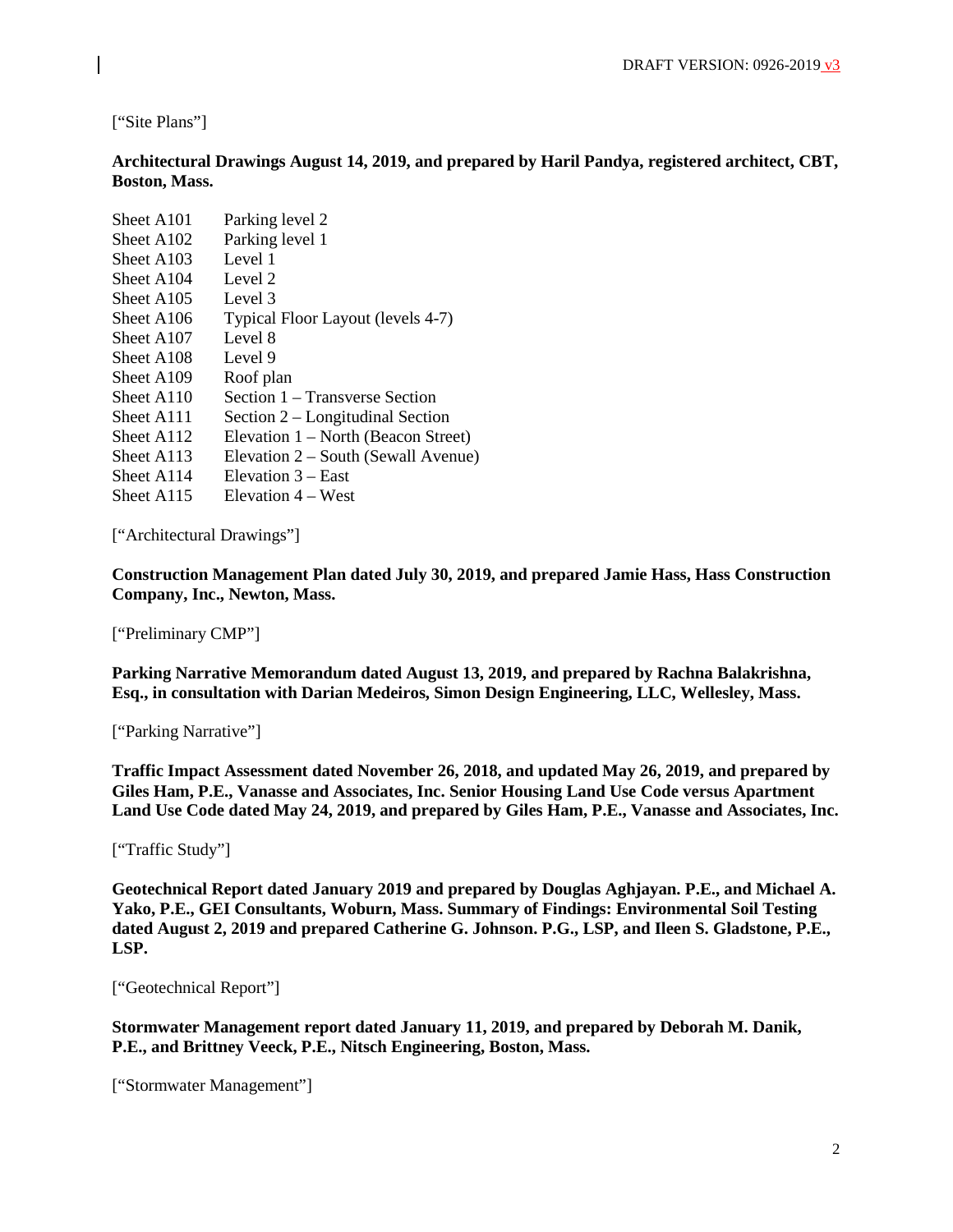# **Trash and Recycling Plan dated May 29, 2019; plan for Trash and Recycling Rooms dated May 24, 2019; Loading dock and trash and recycling pick-up area diagram dated May 30, 2019.**

["Rubbish and Recycling Plan"]

- 5. The Applicant submitted a request for waivers from local by-laws and regulations dated July 12, 2019 and amended September 19, 2019 and Waiver-Key site plan dated August 14, 2019 and amended September 19, 2019 ("Waivers").
- 6. The Brookline Zoning Board of Appeals (the "Board" or the "ZBA"), with the consent of the Applicant, opened a duly advertised public hearing on April 18, 2018. The Board continued the hearing and heard and/or deliberated on testimony on the following dates: April 25, 2018 (continued), May 9, 2018, Jun 13, 2018, July 11, 2018, September 5, 2018, October 17, 2018 (continued), November 28, 2018 (continued), January 14, 2019 (continued), January 30, 2019, February 13, 2019 (continued), February 27, 2019 (continued), April 3, 2019 (continued), April 24, 2019, May 1, 2019, June 3, 2019, July 10, 2019, July 15, 2019, September 16, 2019 (continued), September 18, 2019, October 2, 2019. All continuances beyond 180 days from April 18, 2018 were with the Applicant's written consent and filed with the Town Clerk.
- 7. The Board conducted a duly noticed site visit on May 30, 2018.
- 8. On October 2, 2019 the Board closed the public hearing.
- 9. The Board deliberated on the Application at a public hearing/meeting held on **DATE** and voted to grant a Comprehensive Permit subject to the Conditions listed below.
- 10. As required by the Act, the Board notified all applicable local boards and commissions of the filing of the Application by sending a copy thereof to such local boards and commissions for their recommendations, all of which have been made a part of the record of these proceedings and have been taken into consideration by the Board in rendering its Decision.
- 11. During the course of the public hearing, Town staff and boards, peer reviewers, local residents, and technical experts submitted extensive oral and written testimony with respect to the Original Project and the Project on issues of height, yard setbacks, massing, scale, architectural style, pedestrian scale, Beacon Street and Sewall Avenue streetscapes/public realms and character-defining features of the Beacon Street National Register District; feasibility of the parking plan; geotechnical studies including but not limited to foundation method, construction means and methods, groundwater impact, soil conditions and testing for hazardous materials, groundwater impacts, construction management planning, protection of abutters' properties during construction, emergency access during construction; parking demand, parking design and management, and parking ratios; studies to assess intensity of use related to the mixed use program; abutters' viewsheds, shadow impacts, public and environmental health and safety, traffic and pedestrian safety, rubbish and recycling management; site circulation, access/egress, stopping site distance, and integration and coordination of functions occurring in the ground plane including but not limited to truck deliveries, trash/recycling pickup, ride share drop-off and pick-up, snow removal; stormwater management, and including matters of local concern identified in the PEL under "MassHousing Determination."
- 12. The following consultants and independent peer reviewers assisted the Board in its review of the Application:

# **Engineering and Traffic**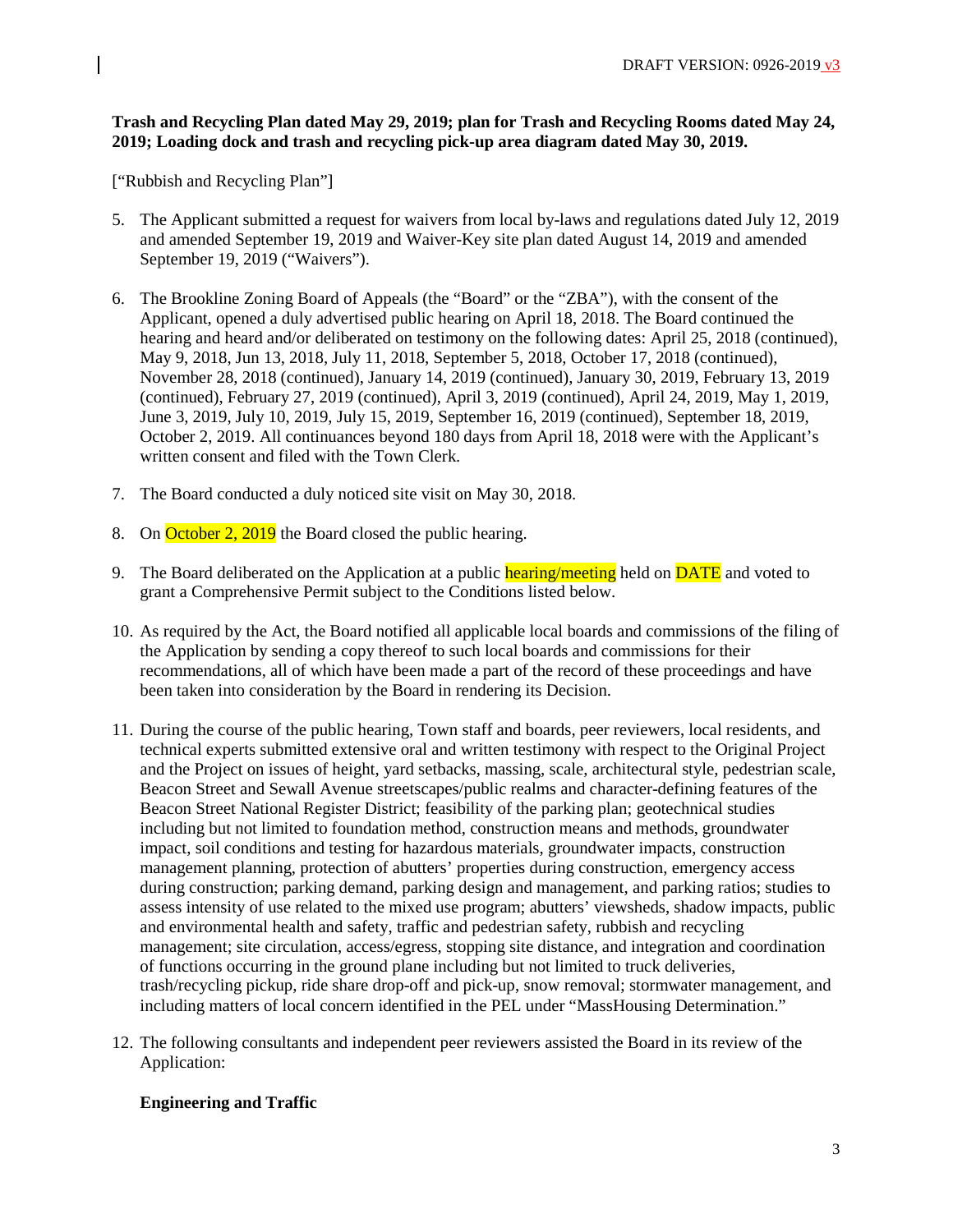James Fitzgerald, P.E., LEED AP Director of Transportation Environmental Partners Group, Inc. Quincy, Massachusetts

#### **Parking Design and Parking Demand Management**

Arthur G. Stadig, P.E. Vice President / Managing Principal Walker Parking Consultants Boston, Massachusetts

#### **Site and Building Design**

Clifford Boehmer, AIA, President Davis Square Architects Somerville, Massachusetts

# **Geotechnical / Environmental Engineering and Construction Management Planning**

Daniel LaFrance, Environmental Engineer and Licensed Site Professional Fuss & O'Neill Boston, Massachusetts

#### **MassHousing Partnership Technical Assistance Fund - Chapter 40B Advisor** Judith Barrett, Principal Barrett Planning Group LLC Duxbury, Massachusetts

- 13. On September 19, 2019 Town submitted a letter to the subsidizing agency, Mass Housing, requesting a review of draft Housing Conditions and the terms to be included in a second Regulatory Agreement and a Monitoring Services Agreement ("Exhibit 2"). On September 19, 2019, Jessica Malcolm, Legal Specialist at Mass Housing, approved the Housing Conditions of this Decision and Exhibit 2.
- 14. **REVISED AND MOVED TO FINDINGS: ZBA members expressed their displeasure that despite their concerns about the excessive scale and overbuilt commercial space and nonresidential space of the Project, it remains oversized for its context. Although the Applicant met the recommended parking ratios for the Project's program, the ZBA was critical of the Applicant's decision to increase the size of the units, retain a large commercial space, and inversely reduce the number of affordable units, despite the purpose of the c.40B mechanism.**

# **FINDINGS**

- 1. According to the Commonwealth's Department of Housing and Community Development Subsidized Housing Inventory ("SHI"), as defined in 760 CMR 56.02, as of March 23, 2018, approximately  $8.6\%$  of the Town's total housing stock constituted SHI-eligible housing, as defined in 760 CMR 56.02.
- 2. The Town has an ongoing, active program of promoting: low- and moderate-income housing, including inclusionary zoning; financial and technical assistance to non- and for-profit property owners and developers; technical and financial assistance to those seeking to purchase, rent and rehabilitate affordable homes; and other Chapter 40B affordable housing developments.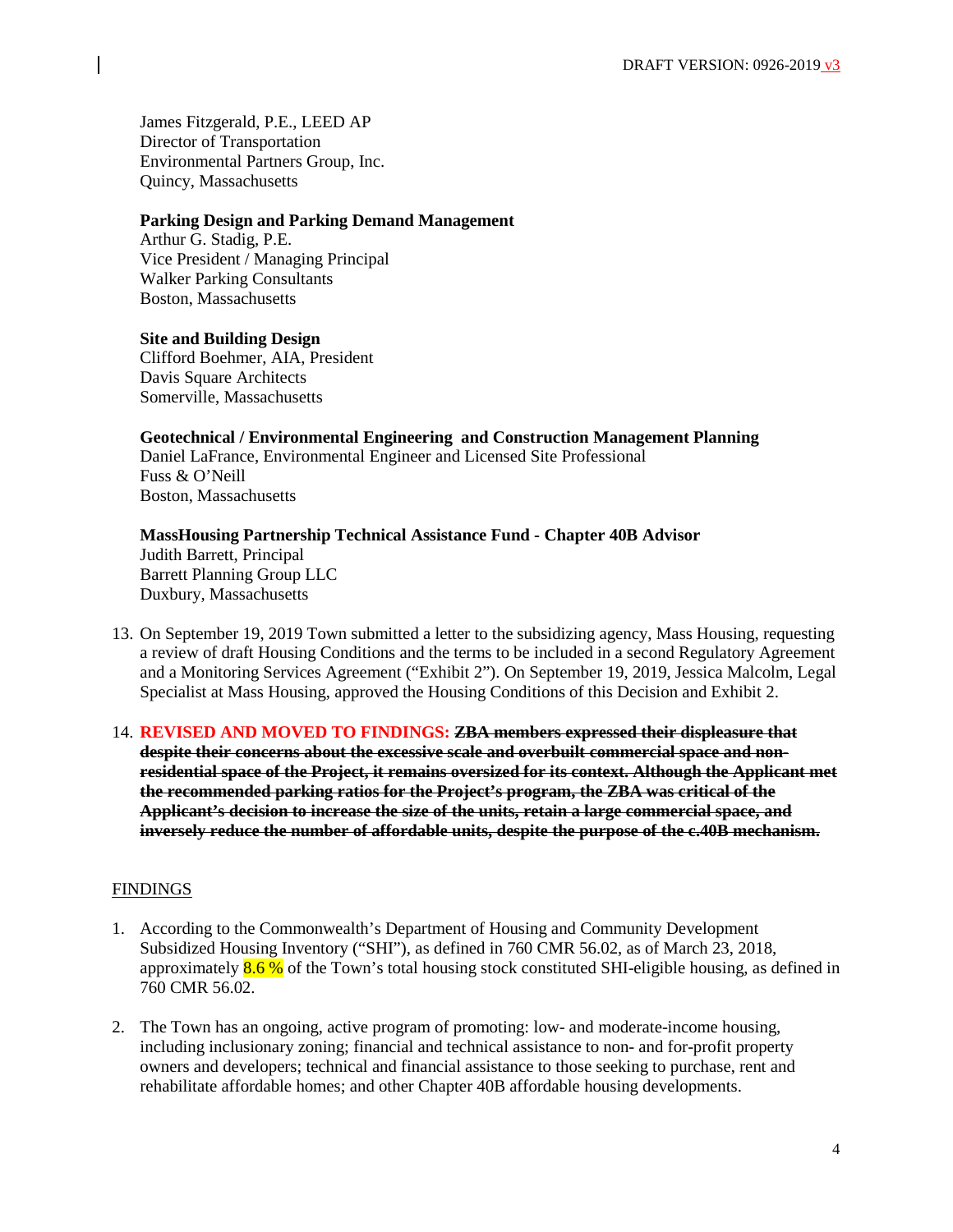- 3. MassHousing determined that the Original Project was eligible under the New England Fund housing subsidy program, and at least 20% of the units would be available to households earning at or below 50% of the Area Median Income ("AMI"), adjusted for household size, as published by the U.S. Department of Housing and Urban Development.
- 4. Existing conditions of the Site consist of a one- to two-story brick building with approximately 12,459 square feet of living area and an asphalt-paved surface lot with 29 parking spaces. The Site has no Usable Open Space as defined in the Brookline Zoning By-Law dated May 24, 2017 ("Zoning By-Law").
- 5. The Site is located on the eastbound side of Beacon Street. The entirety of the two-mile portion of Beacon Street that runs in Brookline is in the National Register of Historic Places. The typical development pattern of the Beacon Street streetscape consists of primarily four-story residential buildings with three commercial nodes featuring mostly one-story retail spaces, a character-defining feature of the Beacon Street National Register district as recorded in the Massachusetts Historic Commission database (MACRIS).
- 6. The Site has two Front Yards as defined in the Zoning By-Law: the Beacon Street Front Yard to the north and the Sewall Avenue Front Yard to the south.
- 7. The Site is a pan-handle shaped lot approximately 60 feet wide at the Beacon Street Front Yard and approximately 95 feet wide at the Sewall Avenue Front Yard.
- 8. The Site falls within an established commercial corridor that the Brookline Housing Production Plan (HPP) identifies as an opportunity for additional mixed-use, higher density housing development. The HPP was approved by the Brookline Planning Board and the Brookline Select Board in September 2017 and approved by the Massachusetts Department of Housing and Community Development (DHCD) on November 9, 2016.
- 9. The Site is located in the Coolidge Corner neighborhood of Brookline on a commercial block of Beacon Street zoned as a General Business, G-1.75(CC), zoning district.
- 10. The Site abuts a multifamily zoning district, M-2.0, to the south on Sewall Avenue, a one-way street.
- 11. The Site is located in a highly walkable urban area on the public transit train service known as the Green Line C-Branch on Beacon Street and a bus route that travels Harvard Street.
- 12. The Federal Highway Safety Improvement Program (HSIP) Crash Cluster ranks severity of crash incidences within the top 5% of each Regional Planning Agency. HSIP crash clusters are different from crash rate in that they take into consideration the severity of the experienced crashes and identify areas or "clusters" that fall within the top 5% crashes in the region.
- 13. In its March 29, 2019, report to the ZBA, independent traffic peer reviewer James Fitzgerald, P.E. stated that several of the Traffic Study intersections fall within both the 2006-2015 Highway Safety Improvement Program (HSIP) Bicycle Crash Cluster and Pedestrian Crash Cluster.
- 14. The Site is on the same block as Temple Sinai, which has an active religious program for children.
- 15. The Project proposes moving one curb cut and adding a second curb cut.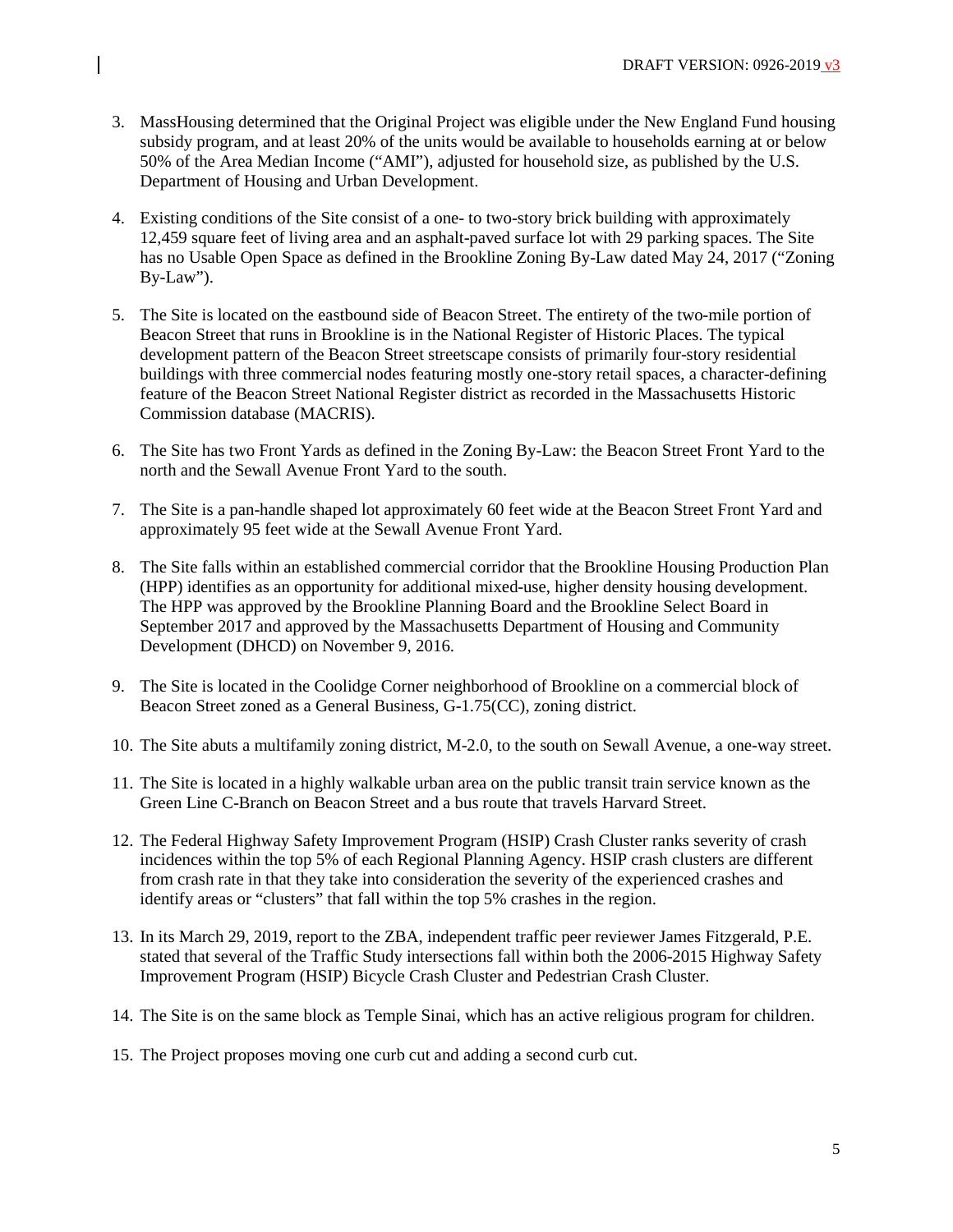- 16. The Transportation Board in its March 18, 2019, letter to the ZBA requested that the driveway curb cuts be designed to leave to retain the maximum possible number of parking spaces on Sewall Avenue.
- 17. The Site shares a property line with three direct abutters. At the time of the public hearing, the abutters to the east are the United Stated Postal Service distribution center and a dental office, and the abutter to the west is a site known and numbered as 1309-1317 Beacon Street ("Center Place"), which in part leases space to Trader Joe's grocery store.
- 18. The Applicant currently leases parking spaces on the Site to Trader Joe's grocery story for use of its customers.
- 19. A 2006 ZBA Decision granting a Special Permit to Trader Joe's includes a condition:

"Parking for customers of 1309 Beacon Street shall be made available at 1299 and 1319 Beacon Street when possible, and new and appropriate signage shall indicate the availability of the additional parking. The new signage for the parking lot shall be approved by the Planning Board."

- 20. In its June 29, 2018, letter to the ZBA, the Planning Department "found no evidence that an elimination of the leased parking spaces at the Project Site will create an infectious invalidity or other zoning violation for either the Project or Center Place" and that "Building Commissioner Daniel Bennett does not interpret the condition above as definitively requiring Trader Joe's to secure parking at 1299 Beacon Street [the Site] for the operation of its retail establishment as a result of the Special Permit relief granted in 2006. To our knowledge, the parking arrangement is in existence by a private agreement and a change to such an agreement will not create a new zoning nonconformity or make the lot at either [the Site] or at [Center Place] more nonconforming with regard to parking requirements."
- 21. There exists a longstanding means of egress and potential trespass issue between the Site and the abutter to the east known and numbered as 1297 Beacon Street that remains unresolved.
- 22. After consulting with Building Commissioner Daniel Bennett and c.40B consultant Judith Barrett, ZBA confirmed it does not have jurisdiction over the Massachusetts Building Code. MassHousing did not respond to the Town's request for a legal opinion.
- **23. At the ZBA's request, the Applicant conducted tests to determine of the height of the groundwater table. Tests were conducted in December 2018 and May 2019 and indicated that the maximum height of 26 feet below grade.**
- **24. The ZBA's independent geotechnical peer review, Daniel LaFrance, confirmed in his July 9, 2019, letter the maximum depth of the foundation and footings of the design would be approximately 22 feet below grade and would avoid intersecting the high groundwater table and therefore would eliminate the need for dewatering and groundwater monitoring.**
- **25. Mr. LaFrance stated in his July 9, 2019, letter to the ZBA that the Applicant should conduct ongoing environmental quality and soil testing during construction and be obligated to report and assume responsibility for any remediation of the Site pursuant to the Massachusetts Contingency Plan.**
- **26. The Fire Chief in his testimony to the ZBA on July 15, 2019, stated that he would not approve reducing the width of Sewall Avenue during construction to create a temporary lane for construction vehicles because a temporary construction lane on Sewall Avenue will not**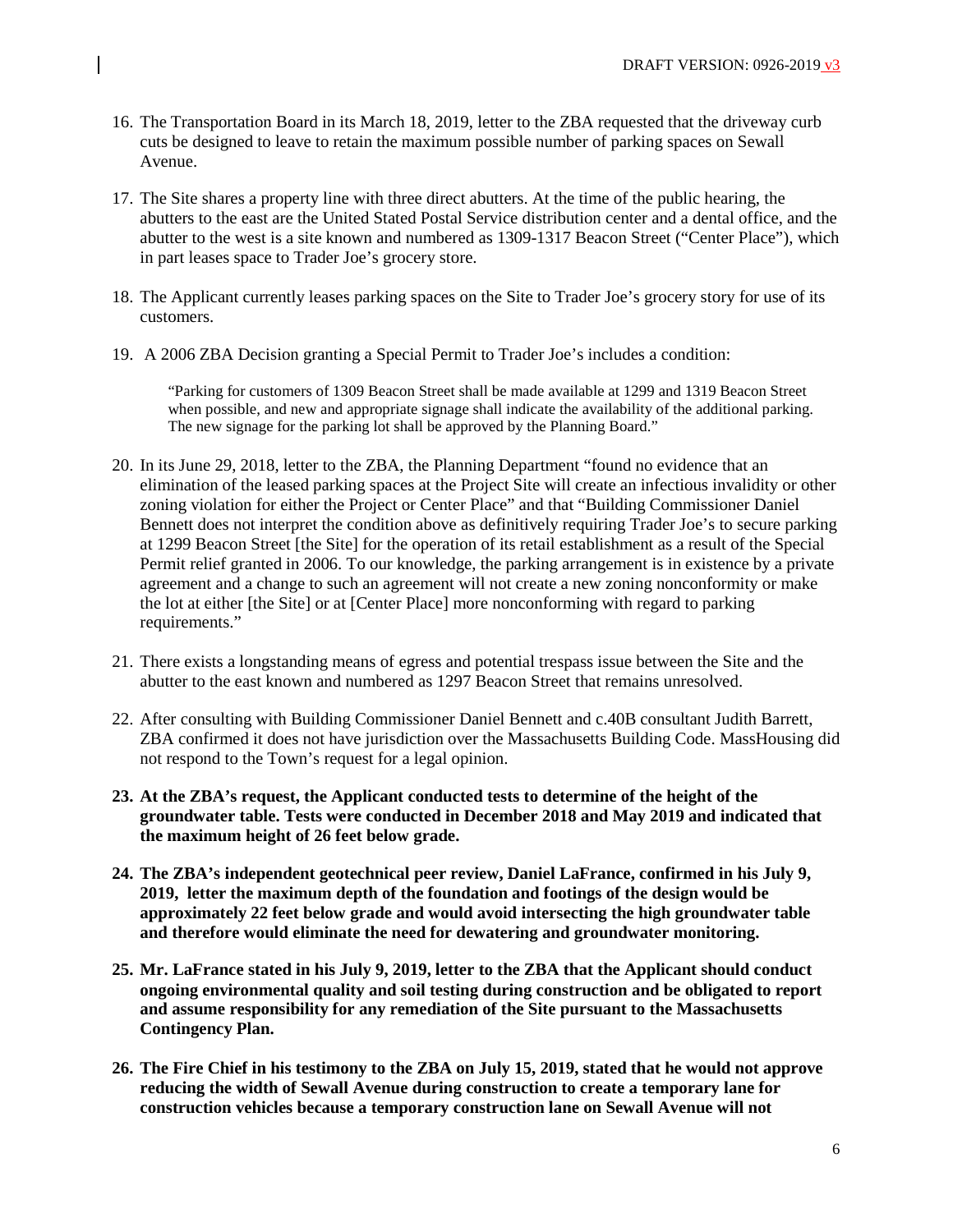**accommodate staging of fire apparatus and will not meet OSHA standards for firefighters in the case of an emergency.** 

- **27. The Fire Chief recommended closing Sewall Avenue during construction with police detail, as is the Town's typical practice for major impact projects.**
- **28. The ZBA's independent parking peer reviewer, Arthur Stadig, P.E., stated in his March 28, 2019, and May 29, 2019, letters to the ZBA that "the two-way [parking garage] ramp is 23 feet wide with chamfered inside corners and slopes ranging from 7.5% to 12%. Slopes are in a reasonable range and should be confirmed in final design."**
- **29. The ZBA's independent parking peer reviewer, Arthur Stadig, P.E., in his June 28, 2018, letter to the ZBA recommended a parking ratio of 0.7 to 0.9 for the Project's residential component and another 0.1 for visitor parking and that if these spaces are market rate for the area with nearby transit service, [Walker Consultants] suggests an appropriate parking supply be between 0.7 to 0.9 spaces per unit….the upper end of the range would be more appropriate." Mr. Stadig maintained this opinion during the public hearing.**
- **30. Arthur Stadig stated in his June 28, 2018, letter to the ZBA "the retail tenants have not been determined in the application and it is difficult to estimate what the Peak Hour Volume (PHV) will be. PHVs for retail/restaurant can vary between 30% to 60% for both inbound and outbound movements. If the tenant happens to be a restaurant or specialty grocer, for example, the PHV could be as much as 50% or 22 vehicles within the hour, both in and out. Of course, the real traffic will be more random and a Peak Hour Factor (PHF) which addresses a peak during the peak hour will increase the intensity."**
- **31. In testimony before the ZBA, the Applicant agreed to exclude grocery and all food-related uses in the commercial space of the Project.**
- **32. The Board heard the concerns of Town staff, boards, commissions, and residents and weighed them against local needs. The Board finds that the Project, as conditioned below, is Consistent with Local Needs, as that term is defined in 760 CMR 56.02, as required by the Act.**
- **33. The Board finds that the Conditions imposed in this Decision are necessary in order to address Local Concerns, as that term is defined in 760 CMR 56.02. The Board finds that such conditions will not render the Project uneconomic. To the extent that such conditions may render the Project uneconomic, the Board finds that the Local Concerns outweigh the potential benefits of the proposed affordable units.**
- **34. The Board finds that granting certain waivers from local by-laws and regulations is acceptable even though granting such waivers may have an adverse impact on Local Concerns. Nevertheless, the Board finds that the Local Concerns affected thereby do not outweigh the regional need for affordable housing, especially given the changes the Applicant has agreed to make, specifically the redesign of the building and improvements to the site layout in direct response to concerns of the Board and other parties in interest.**
- **35. The Board acknowledges concerns raised by abutters and other interested parties. The Board finds that despite these concerns, the Project addresses local and regional housing needs.**
- **36. The Applicant has had the opportunity to review the following Conditions and has no objections.**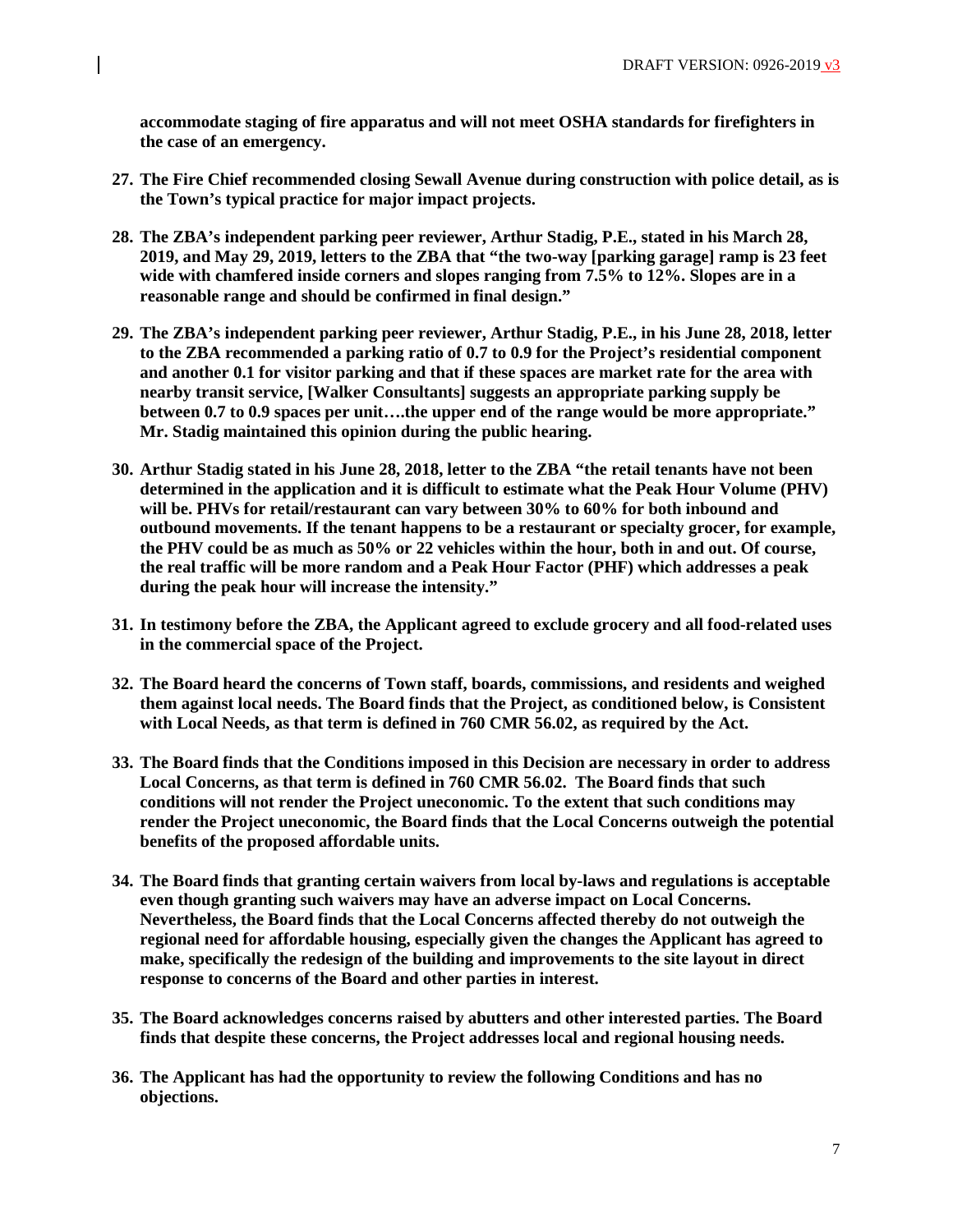- **37. [RECOMMEND MOVING BACK TO PROCEDURAL HISTORY] The Project is oversized for its context, with excessive scale and overbuilt non-residential space. Although the Project conforms to the recommended parking ratios for the proposed uses within the building, the Applicant's decision to increase the size of the units, retain a large commercial space, and inversely reduce the number of affordable units is a cynical use of the Chapter 40B comprehensive permit, the purpose of which is to create low-income housing. The Project purports to create affordability, but the Applicant has used Chapter 40B merely to subvert the Brookline Zoning Bylaw. This is not a Finding, it is a subjective statement that the Applicant does not agree with and it is very likely that Mass Housing would also not agree with including this Statement in the Comprehensive Permit Decision. The Applicant would like to note that in complying with the requirements of the Town's architectural and parking peer reviewers, the Applicant reduced the commercial space of the Project and made changes to the design of the units which were significantly impacted by setbacks and "stepbacks" on the Sewall Avenue side of the Project. The changes made by the Applicant were done solely for the reasons of having feasible apartment layouts and complying with the Town's requirements, not to subvert the Brookline Zoning Bylaw.**
- **37.38. Mr. Fitzgerald stated in his March 29 2019, letter to the ZBA: "on-street parked vehicles will impact sight distance for exiting vehicles...while AASHTO [American Association of State Highway and Transportation Officials] sight distance requirements should be followed, it is challenging to achieve in many urban environments such as this section of Brookline. According to the Town's Transportation Division, 'Transportation Board and the Transportation Division staff have consistently opposed the removal of the public parking supply (especially in high demand areas as Sewall Ave) for sightlines alone'" [Transportation Board's March 18, 2019, letter to ZBA].**

# **DECISION**

Pursuant to the Act, the Board, after convening a public hearing and making findings of fact, grants a Comprehensive Permit to the Applicant for the construction of 55 units of rental housing, 4,950 sf of commercial space, and 57 underground parking spaces as shown on the Site Plans, Stormwater Management Plan, Architectural Plans, Parking Narrative, Geotechnical Report, Rubbish and Recycling Plan, Preliminary Construction Management Plan, and Landscape Plans, subject to all of the conditions listed below.

# **CONDITIONS**

- 1. The Project shall include no more than 55 units of rental housing in no more than one building, which is shown on the Site Plans and the Architectural Plans, with no fewer than 57 below-grade parking spaces, and a loading area and two drop-off/pick-up surface parking spaces on the Site, as shown on the Site Plans and Architecture Plans listed under Item 4 under Procedural History.
- 2. Twenty percent of the units shall be available to households earning at or below 50% percent of the AMI, adjusted for household size, as published by the U.S. Department of Housing and Urban Development from time to time.
- 3. The total maximum number of bedrooms shall be 97 and the maximum number of units shall be 55, as listed in the following table*.*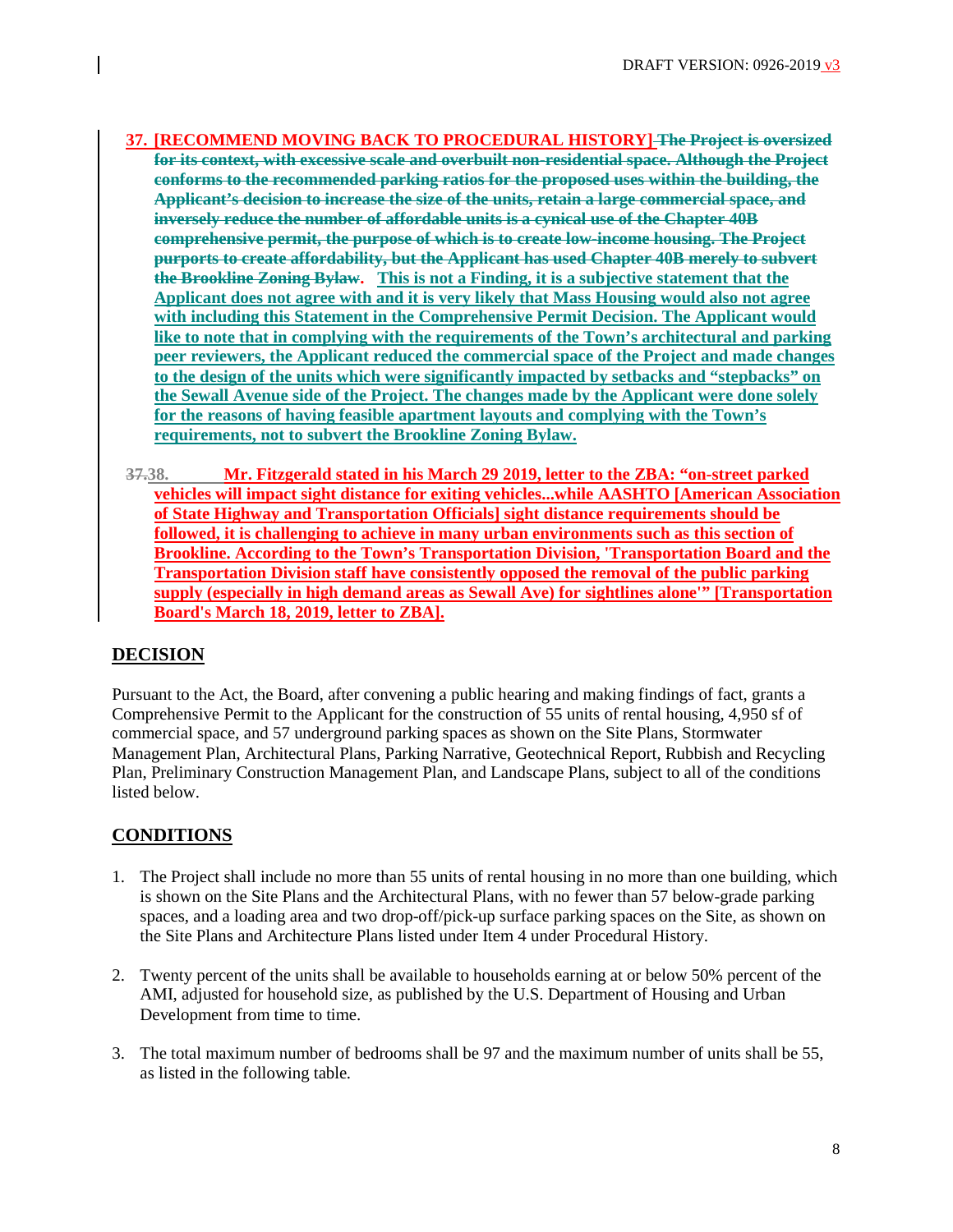| <b>Unit Type</b>         | <b>Number of Units</b> | <b>Total Bedrooms</b><br>per Unit Type |
|--------------------------|------------------------|----------------------------------------|
| <b>One Bedroom</b>       | 13                     |                                        |
| <b>Two Bedroom</b>       |                        | 84                                     |
| <b>TOTAL 97 Bedrooms</b> |                        |                                        |

- 4. With respect to the Applicant's request for waivers from local by-laws and regulations dated September 19, 2019, the Board approves those waivers listed in **Exhibit 1**. The Project must comply with by-laws and regulations not waived.
- 5. The retail uses of the Project shall exclude grocery stores and all food-related businesses.

# Housing

- 6. As a condition of any approval hereunder, at least 20% of the units shall be and shall remain affordable in perpetuity and shall be marketed to eligible households whose annual income may not exceed 50% of AMI , adjusted for household size, as determined by the United States Department of Housing and Urban Development (the "Affordable Units"); and subject to approval by the Subsidizing Agency, as defined in 760 CMR 56.02, as the project administrator, the Affordable Units and the units priced at market rates (the "Market Rate Units") shall be eligible to be included in the Town's SHI.
- 7. Lease and occupancy agreements shall be for terms of not less than six (6) months with the exception of extensions. No more than two such extensions of an existing lease for a period of less than six (6) months shall be permitted. Nightly rentals shall not be permitted. Airbnb and similar lodging services shall not be permitted.
- 8. Local Preference: The Applicant shall work with the Assistant Director for Community Planning to request that no less than 70% of the Affordable Units be awarded to households with local preference during the initial lottery, as defined by the Town and subject to the approval of the Subsidizing Agency.
- 9. Eleven units in the Project shall in perpetuity be Affordable Units.
- 10. A second Regulatory Agreement and a Monitoring Services Agreement (the terms to be included are provided in **Exhibit 2**) shall be prepared prior to expiration of the initial Regulatory Agreement, approved by Town Counsel, executed and recorded and in effect for the period after the expiration of the affordability restrictions imposed by the Subsidizing Agency. The Applicant shall enter into said Regulatory Agreement and Monitoring Services Agreement with the Town and the Monitoring Agent to continue such restrictions. Such agreement shall be consistent with the terms of this Decision and with the customary terms of Town's Regulatory Agreements.
- 11. The Owner shall retain the Town or a consultant designated by the Town as the Monitoring Agent for the Project for the period commencing at the expiration of the affordability restrictions imposed by the Subsidizing Agency. All costs associated with monitoring for consistency with any applicable Regulatory Agreement during this period shall be borne by the Owner.
- 12. The Town will not issue a Building Permit for the Project without final approval from the Subsidizing Agency.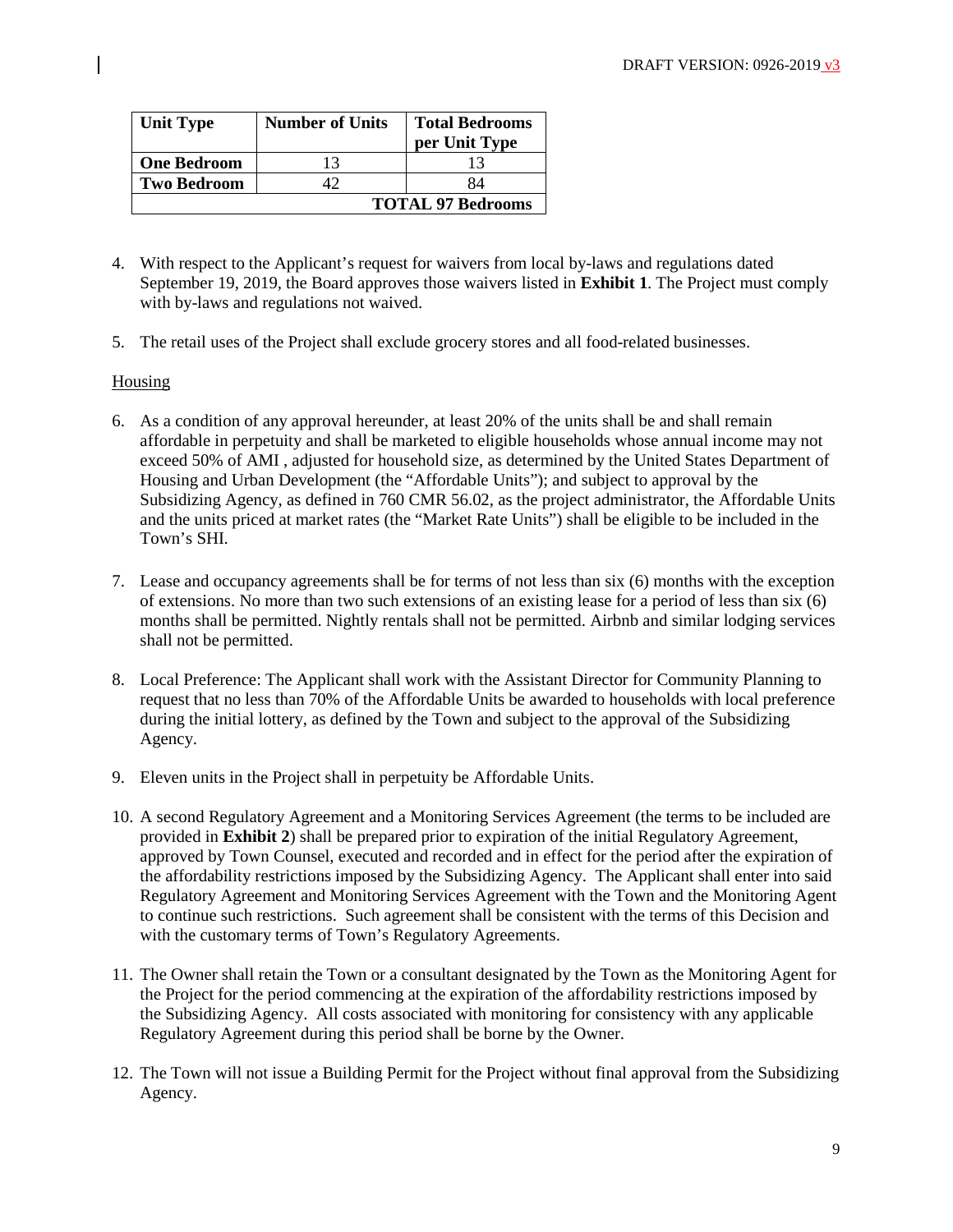13. No more than three Certificates of Occupancy shall be issued by the Building Commissioner for Market Rate Units until at least one Certificate of Occupancy is issued for an Affordable Unit. No more than one Certificate of Occupancy for an Affordable Unit shall be issued for every three Market Rate Unit Certificates of Occupancy issued by the Building Commissioner.

# Fire Safety

14. Prior to the application for a Building Permit, the Applicant shall certify in writing to the Fire Chief and the Building Commissioner that:

(a) the Project's building has enhanced NFPA-13 (or latest version of the NFPA code) designed sprinkler systems, and

(b) the Project's building has direct alarm notification to the Fire Department designed in accordance with the latest version of Building and Fire Codes.

- 15. Prior to the issuance of a Building Permit, the Fire Chief or his designee shall review and approve the final site plan.
- 16. Prior to the issuance of a Building Permit, the Applicant shall submit a construction site safety plan in compliance with NFPA 241 prepared by a third-party fire safety professional who has been approved by the Fire Chief ("Construction Site Safety Plan") for the review and approval of the Building Commissioner and the Fire Chief, with all costs thereunder borne by the Applicant. The Construction Site Safety Plan shall include measures to decrease and/or eliminate fire safety hazards. The Fire Chief or his designee may review onsite operations during construction. The third-party fire safety professional shall report any conflicts with the Construction Site Safety Plan to the Fire Department in a timely manner.
- 17. Prior to the issuance of the first Certificate of Occupancy, the private property management company for the Project shall submit a fire safety and emergency procedures plan for the review and approval of the Fire Chief or his designee.

#### Pre-Construction / Environmental / Geotechnical

- 18. Prior to Commencement of Construction, the Applicant shall provide the Director of Engineering and Transportation with plans showing that no erosion from the Site will cause deposition of soil or sediment upon adjacent properties or public ways. For purposes of this Decision, "Commencement of Construction" shall mean: the initial disturbance of soils associated with clearing, grading, or excavating activities or other construction activities; the placement of or mobilization for construction activities including but not limited to placing materials, machinery, supplies or construction equipment on the Site and removing or disconnecting of utilities or water or sewer lines; and/or any alteration, demolition, repair or improvements to a building or structure ("Commencement of Construction").
- 19. Prior to Commencement of Construction and subject to approval by the Building Commissioner in conjunction with the Director of Engineering and Transportation, the Health Commissioner, and the Fire Chief, the Applicant shall provide a Final Construction Management Plan that shall include but not be limited to: designation of truck routes; sequencing of truck traffic; limit of work areas; staging areas; the locations where construction vehicles, materials, and equipment will be stored; parking hours and locations for construction workers' vehicles; location of portable toilets; rodent and insect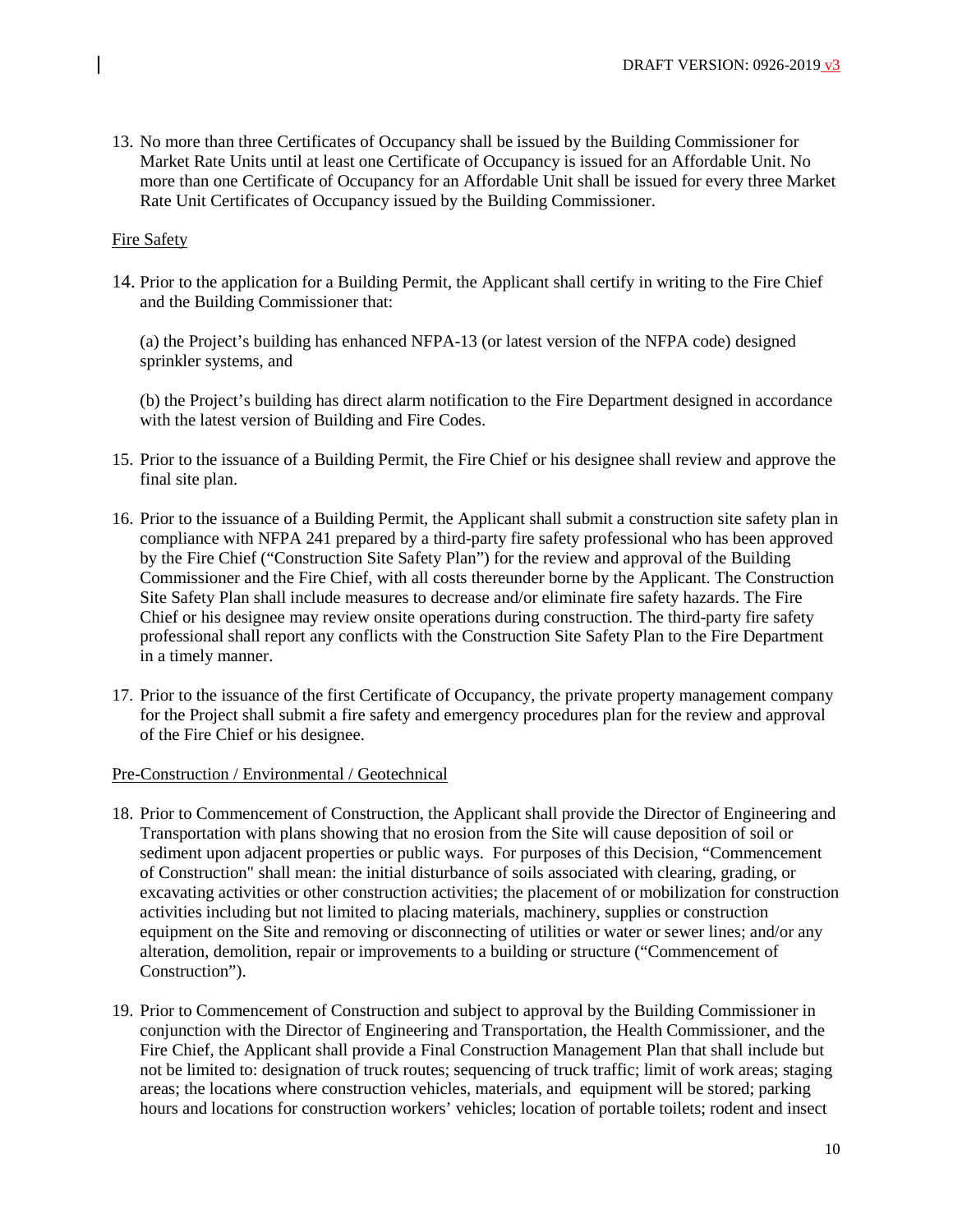control plan; dust/airborne particle control; security fencing; trash areas; construction trailer locations; the timetable for excavation and overall earthwork operation; and the number of necessary truck trips.

- 20. The Applicant shall include the Final Construction Management Plan in the contract with the Project's general contractor and be binding on all subcontractors for the duration of construction.
- 21. Prior to Commencement of Construction, the Applicant shall submit a plan to be included in the Final Construction Management Plan subject to the review and approval of the Building Commissioner and the Director of Engineering and Transportation for trucking and hauling soil from the Site during excavation, including but not limited to:
	- a. Duration of the excavation period;
	- b. Capacity of the dump trucks;
	- c. Number of dump trucks; and
	- d. Plan to avoid queueing of dump trucks.
- 22. Prior to the Commencement of Construction, the Applicant shall submit a plan to be included in the Final Construction Management Plan for the review and approval of the Building Commissioner for the usage of crane equipment in overhead movements, including but not limited to:
	- a. How the crane will be maintained on the Site during usage;
	- b. The radius of the crane's overhead movements;
	- c. Protection of the roofs of structures and the parking areas of abutting parcels; and
	- d. Protection of public infrastructure, utilities, and street trees.

Any damage to structures and parking areas causally connected to construction of the Project shall be the financial responsibility of the Applicant to repair, and the. Applicant shall indemnify and hold harmless the Town to repair said damage.

- 23. Prior to the Commencement of Construction, the Applicant shall confirm that utilities including but not limited to storm drainage infrastructure, sewer connections, electrical power lines do not cross the Site's property lines prior to disconnection. Should electrical power lines be relocated for construction of the Project, the Applicant shall coordinate activities with the Town and the utility.
- 24. The Applicant shall provide a back-up generators in the event power is shut off or disconnected for the construction of the Project with all costs thereunder borne by the Applicant.
	- 25. During excavation, the Applicant shall not stockpile soil and debris on the Site at any time, unless the Applicant plans to reuse the soil on the Site (note: some of the excavated soil may be used to build the garage ramp).. The Applicant shall provide the Director of Engineering and Transportation with ten days written notice prior to any excavation on the Site.
	- 26. Prior to Commencement of Construction, the Applicant shall submit a plan for ongoing environmental quality and soil testing during construction for the review and approval of Director of Engineering and Transportation. The Applicant shall assume obligations for reporting and cleanup under the Massachusetts Contingency Plan (MCP; 310 CMR 40.0000).
	- 27. Construction vehicles shall load and unload within the limit of the work area designated in the Final Construction Management Plan, approved by the Building Commissioner and the Director of Engineering and Transportation. Construction equipment and vehicles shall not impede the access, staging, and passage of emergency vehicles on Beacon Street and Sewall Avenue.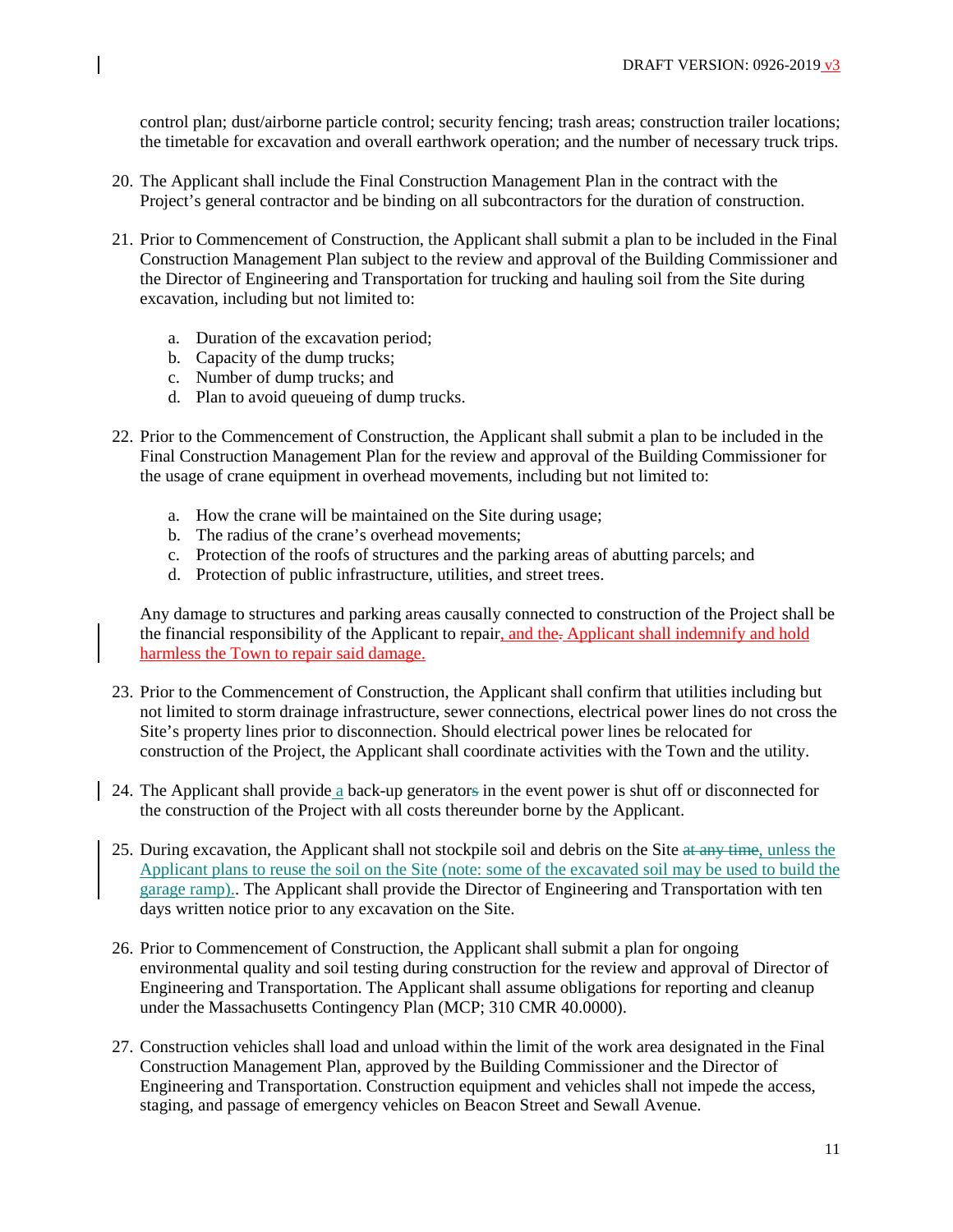- 28. For the days services for Rosh Hashanah and Yom Kippur are held at Temple Sinai located at the intersection of Sewall Avenue and Charles Street, the Applicant shall observe a schedule for activities related to the construction of the Project as required by the Building Commissioner and the Director of Engineering and Transportation.
- 29. Prior to Commencement of Construction, the Applicant shall provide the Director of Engineering and Transportation with a report, still photographs, and video recording of the condition of pavement surfaces of streets and sidewalks along truck routes within 100 feet of the perimeter of the Site designated in the Final Construction Management Plan before Commencement of Construction and then again prior to issuance of a Certificate of Occupancy to ensure construction traffic does not adversely affect the pavement. Any damage to streets and sidewalks causally connected to construction of the Project shall be the financial responsibility of the Applicant to repair.
- 30. Prior to Commencement of Construction, the Applicant shall conduct a pre-construction and postconstruction [see Condition 50] surveys with visual documentation (by video or still photography) of the above and below grade structures, including the interiors and exteriors of the foundations, at properties located within 100 feet of the Site's property lines as listed in Exhibit 4, subject to receipt from abutters of rights of access. Any damage to structures and parking areas within this area causally connected to construction of the Project shall be the financial responsibility of the Applicant to repair, , and the Applicant shall indemnify and hold harmless the Town to repair said damage.. The Applicant shall:
	- a. perform test pits or probes to expose or locate the foundations of these structures, if as-built foundation drawings of structures within a 100-foot radius of the Site are not available;
	- b. install crack gauges in pre-existing cracks documented in the pre-construction conditions survey;
	- c. install vibration monitors at structures within a 100-foot radius of the Site;
	- d. shall submit reports of pre-construction surveys to the Building Commissioner and proof that the Applicant submitted a copy of said surveys to each owner of the properties listed in Exhibit 4;
	- d.e. maintain vibration monitors in working order for period(s) of construction required by the Building Commissioner;
	- e.f. cease a construction activity work immediately if the construction activity is potentially causing new and/or increased cracking to an owner of a property within a 100-foot radius of the Site reports new and/or increased cracking during periods of vibration monitoring. The owner of the property who is alleging damage will have to verify the damage with photographic evidence.;
	- $f_{\rm g}$  immediately notify the Building Commissioner of any reports of damage to abutting structures; and
	- $g<sub>z</sub>$ h. shall not resume a construction activity if the construction activity is potentially causing damage to an abutting structure until aforementioned damage is investigated and remedied to the satisfaction of the Building Commissioner. The owner of the property who is alleging damage will have to verify the damage with photographic evidence.
- 31. There shall be no blasting during the construction of the Project.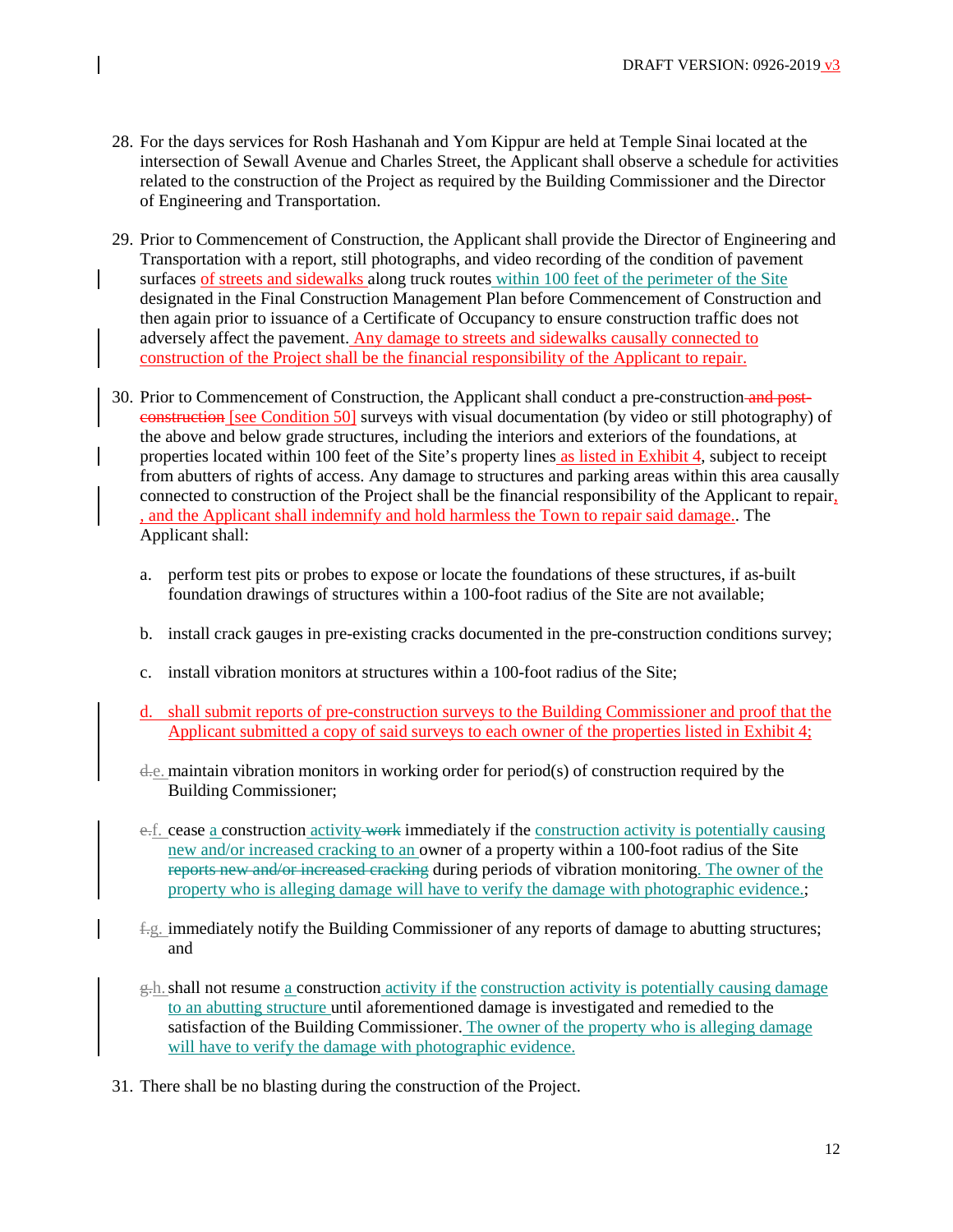- 32. The Applicant shall not construct any portion of the Project in the groundwater table. Prior to the issuance of a Building Permit, the Applicant shall (i) conduct a bearing analysis study stamped and signed by a professional geotechnical engineer to assess the building load and to inform the final design for the foundation; (ii) submit the aforementioned study for the review and approval of the Building Commissioner and Director of Engineering and Transportation; (iii) submit plans for the excavation support and foundation design stamped and signed by a professional geotechnical engineer for the review and approval of the Building Commissioner and the Director of Engineering and Transportation. The excavation support and foundation design shall be submitted for review by the Building Commissioner and the Director of Engineering and Transportation to confirm consistency with the contract documents between the Applicant and the Applicant's General Contractor and the plans included with this Application. The excavation support and foundation design shall include but is not limited to the following:
	- a. Confirmation that the depth of the foundation is no greater than 25 feet below grade to remain above the groundwater table readings recorded in the Geotechnical Plan listed under Item 4 of Procedural History, except for some localized conditions such as an elevator pit and sump pit;
	- b. Plans for the drilled secant pile foundation method indicated in the Geotechnical Plan listed under Item 4 of Procedural History; and
	- c. Thickness of foundation walls consistent with the Architectural Drawings and Parking Plan listed under Item 4 of Procedural History

Should the Town hire a third party consultant to conduct said review, all costs for this review shall be borne by the Applicant. This Project has already had extensive peer review by the Town on geotechnical issues.

- 33. Prior to Commencement of Construction, the Applicant shall meet with the Town Arborist to review the health of the existing street trees and shall submit a plan for protecting the roots, limbs, and canopies of existing street trees directly adjacent to the Site on Beacon Street and Sewall Avenue during construction for the review and approval by the Town Arborist and with all costs for performance thereunder borne by the Applicant. Any proposed removal of street trees shall be subject to M.G.L. c.87, the "Shade Tree Act." The Applicant would like to note that currently there are no street trees on Sewall Avenue adjacent to the Site.
- 34. Prior to the issuance of a Building Permit, the Applicant shall submit final floor plans and elevations for the building, indicating façade design and rooftop details subject to the review and approval of the Assistant Director for Regulatory Planning for consistency with the plans listed under Item 4 under Procedural History. Color, windows, and materials shall be reviewed and approved on site by the Assistant Director for Regulatory Planning within a reasonable time frame.
- 35. The Applicant shall delineate pedestrian pathways on the Site from the driveways leading to the loading area and to the parking garage. Prior to the issuance of a Building Permit, the Applicant shall submit plans for the design of the ground plane, subject to the review and approval of the Assistant Director for Regulatory Planning.
- 36. The Applicant shall use the best metal finish available install a decorative treatment on the first floor of the west façade and on the loading area garage door and on the parking garage door. Prior to the issuance of a Building Permit, the Applicant shall submit renderings and sample materials, subject to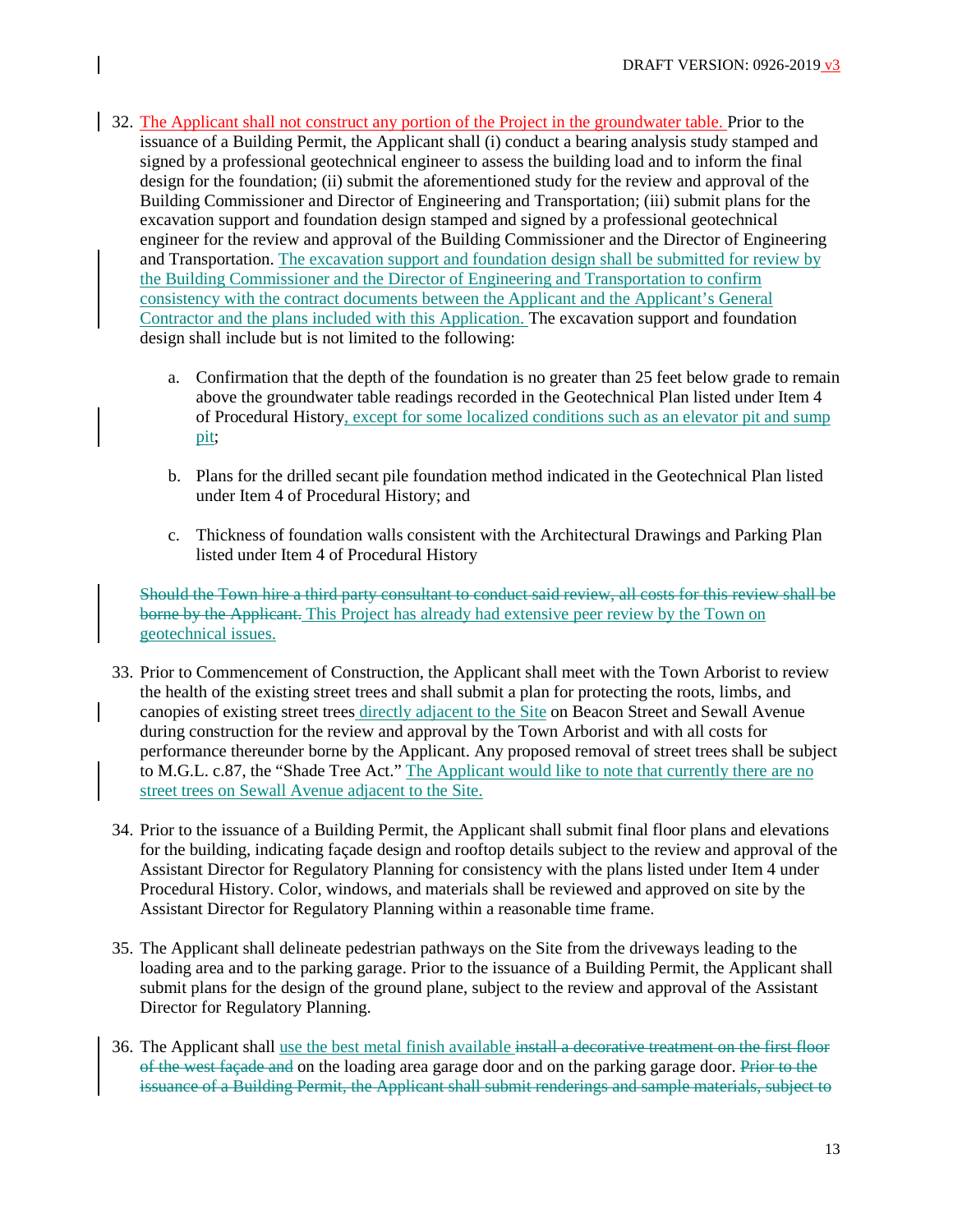the review and approval of the Assistant Director for Regulatory Planning and the Chair of the Planning Board.

- 37. Prior to the issuance of a Building Permit, the Applicant shall submit final site and landscaping plans indicating: plant types and sizes at planting and location of plants; proposed design of garage and loading area doors; proposed design of the first floor of the west façade; location of and materials for fences, walls, walkways, and driveway; height of fences and elevation at top of walls in relation to grade; exterior lighting; location of utilities, mechanicals, parking spaces, and bicycle storage; and the location of trash, recycling, and snow storage, subject to the review and approval of the Assistant Director for Regulatory Planning.
- 38. Prior to the issuance of a Building Permit, the Applicant shall submit a photometric lighting plan to the Director of Engineering and Transportation and the Building Commissioner for review and approval. All exterior lighting on the Site shall be installed and maintained so that no direct light or glare shines on any street or any nearby homes. Headlight glare from vehicles entering or leaving the Site or parking on the Site shall be shielded in accordance with local by laws-to the maximum extent possible. The Applicant would like to note that it may not be possible to shield headlight glare from vehicles entering or leaving or parking on the Site.
- 39. Prior to the issuance of a Building Permit, the Applicant shall submit a stormwater management and drainage plan to the Director of Engineering and Transportation for review and approval.
- 40. Prior to the issuance of a Building Permit for the building on the Site or a portion thereof the Applicant shall comply with the Public Works Department's Site Plan Review Checklist as verified by the review and approval of the Director of Engineering and Transportation and the Building Commissioner.
- 41. Prior to issuance of a Building Permit, all water, stormwater and sewage facility designs shall be subject to review and approval by the Director of Engineering and Transportation.
- 41.42. Contemporaneously with sending or within ten (10) days of receiving any and all correspondence to and/or from the Massachusetts Historical Commission and/or the Massachusetts Secretary of Energy & Environmental Affairs concerning the Project, the Applicant shall provide the Board and the Brookline Preservation Commission with copies.

#### Construction

- 42.43. During construction, the Applicant shall conform to all local, state, and federal laws regarding air quality, noise, vibration, dust, and blocking of any roads. The Applicant shall at all times use reasonable means to minimize inconvenience to residents and businesses in the general area. The Applicant shall provide the Police Department with the name and 24-hour telephone number for the project manager responsible for construction. The hours for operation of construction equipment, deliveries and personnel are limited to: Monday through Friday (excluding Federal and State holidays) from 7:00 am to 5:00 pm; Saturday from 8:30 am to 5:00 pm; and Sunday from 8:30 am to 5:00 pm. Any noise or traffic complaints during these hours will be investigated by the appropriate Town agencies and departments.
- 43.44. During construction and initial leasing, the Applicant may post on the Site no more than one temporary sign for the Project, no greater than twenty square feet (20 sf), with the design and location subject to review and approval by the Assistant Director for Regulatory Planning.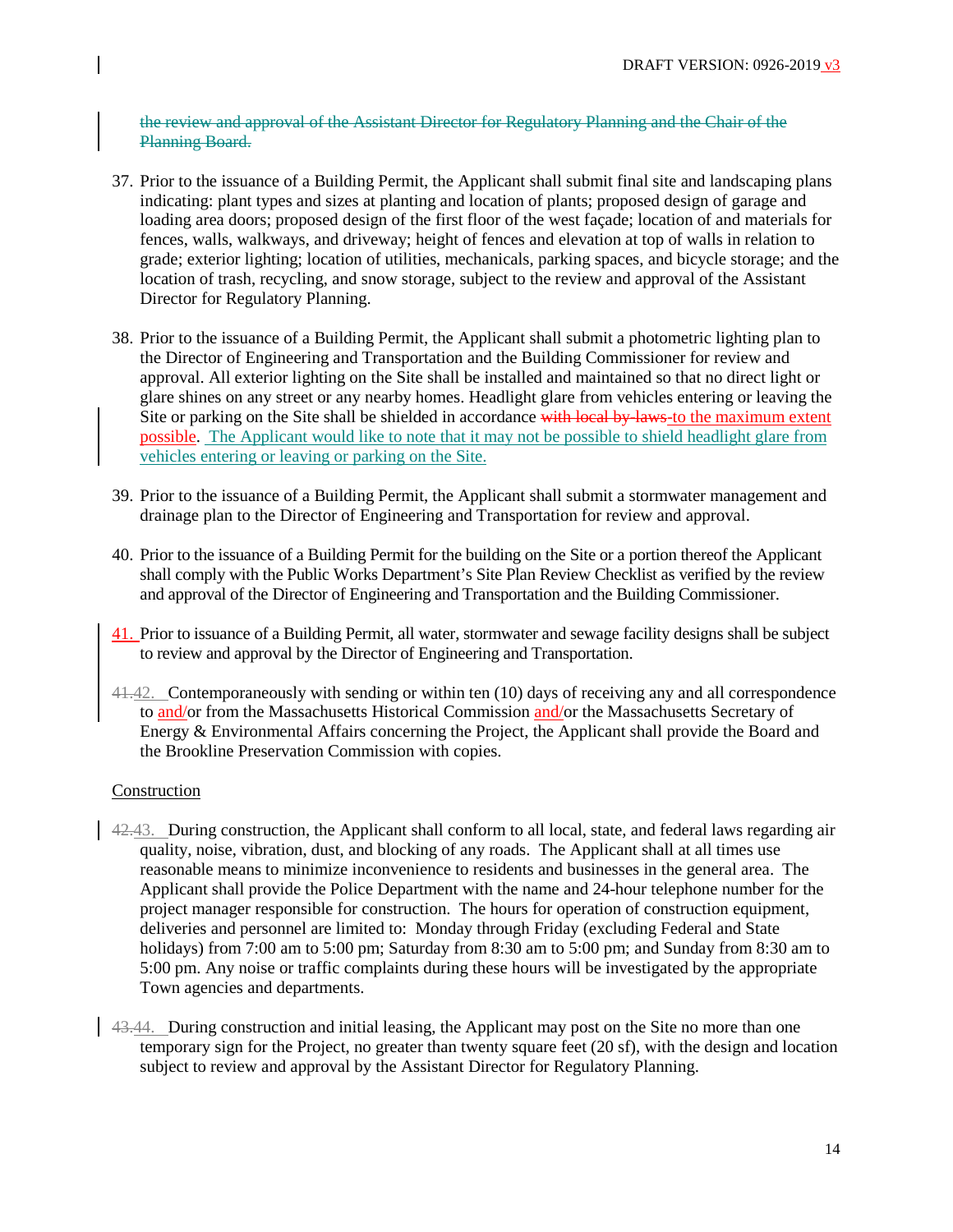- $\frac{44.45}{ }$ . The Applicant shall make all commercially reasonable efforts to ensure that the entire construction period from Commencement of Construction to the date of issuance of the final Certificate of Occupancy shall be no more than thirty (30) months except subject to causes beyond the Applicant's reasonable control. Applicant may seek an extension of the foregoing requirement pursuant to 760 CMR 56.05(11). The Applicant shall work with the Town to coordinate construction activity with improvements the Town schedules to the public way.
- 45.46. The Applicant shall keep in optimum working order any and all construction equipment that makes sounds.
- 46.47. Upon the request of the Director of Engineering and Transportation and/or the Building Commissioner, the Applicant shall provide written reports during construction outlining the status of the Project.

# Certificate of Occupancy [will fix extra indent in this subsection in final draft]

- 47.48. Prior to the issuance of the first Certificate of Occupancy, the Applicant shall submit asbuilt floor plans certified by a registered architect to the Building Commissioner for his review and determination of conformance with the approved plans and the Conditions of the Decision. Prior to the issuance of the first Certificate of Occupancy for the building on the Site or a portion thereof, the Applicant shall comply with the Building Department's Certificate of Occupancy Process as verified by the review and approval of the Building Commissioner.
- 49. Prior to the issuance of the final Certificate of Occupancy for the Project, the Applicant's registered architect and professional engineer shall certify in writing to the Building Commissioner that the Project complies with the Site Plans, the Architectural Plans, and Landscaping Plans, including the modifications required by this Decision.
- 48.50. Prior to the issuance of the final Certificate of Occupany, the Applicant shall conduct a post-construction survey of properties with a 100-foot radius of the Site as listed in Exhibit 4 and submit to the Building Commissioner a report of the post-construction survey and proof that the Applicant has submitted a copy of the aforementioned survey reports to owners of the properties listed in Exhibit 4. Any damage to structures and parking areas within this area causally connected to construction of the Project shall be the financial responsibility of the Applicant to repair, and the Applicant shall indemnify and hold harmless the Town to repair said damage.
- 49.51. When fifty (50) percent of the Certificates of Occupancy are issued, the Applicant shall demonstrate to the Building Commissioner that the Project complies with the Town Noise By-Law. Prior to the issuance of the final Certificate of Occupancy, the Applicant shall demonstrate to the Building Commissioner that the Project complies with the Town Noise By-Law.
- 50.52. After the issuance of the final Certificate of Occupancy and before the Applicant replaces or changes any exterior materials, the Applicant shall submit plans showing replacement materials, colors, and window profiles for the review and approval of the Assistant Director for Regulatory Planning (if they are other than those indicated on the plans listed in Conditions 34, 35, 36, and 37), unless the changes are deemed substantial by the Subsidizing Agency and/or the ZBA pursuant to 760 CMR 56.04(5).

# Transportation and Parking Management

51.53. Traffic mitigation shall be all as follows: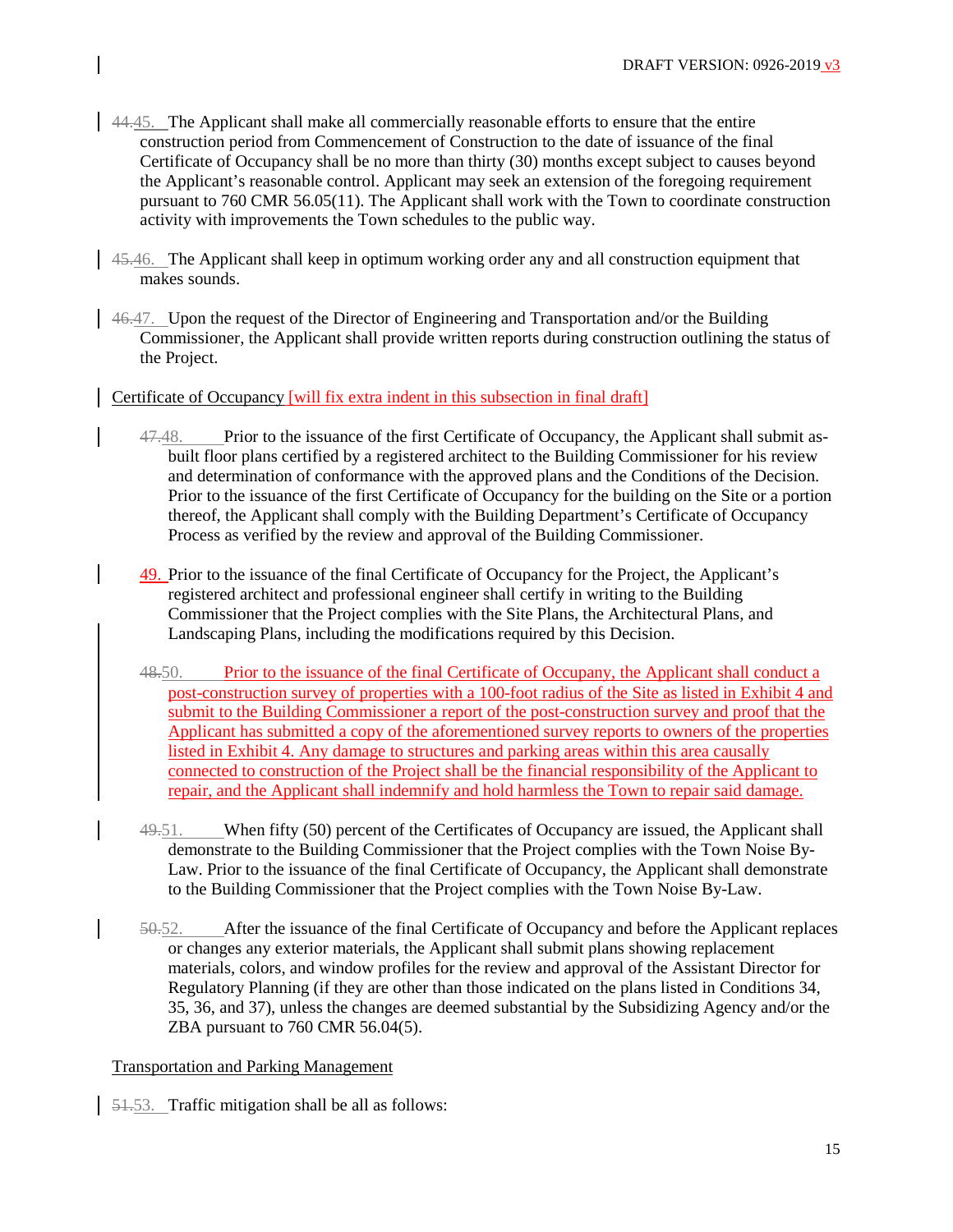- a. The Applicant shall ensure that the Sewall Avenue driveway aprons are at the same level as the sidewalk elevation and that the material for the driveway aprons is the same as that of the sidewalk;
- b. The Applicant shall leave 20 feet between the two driveway curb cuts to accommodate one parking space in the public way on Sewall Avenue;
- c. The Applicant, in consultation with the Director of Engineering and Transportation, shall purchase and install a STOP sign and a stop line consisting of concrete pavers at the driveway exits with all costs borne by the Applicant;
- d. The Applicant shall use best efforts to prevent vehicles entering the Site from queuing onto Sewall Avenue;
- e. No vehicles shall idle in the driveway or the garage in accordance with the Town Idling of Motor Vehicles By-Law;
- f. The Applicant shall post a No Idling sign in the Project's garage;
- g. The Applicant shall keep sidewalks in front of the Site on Beacon Street and Sewall Avenue clear of snow and ice and shall remove snow mounds that collect on Sewall Avenue to the left and right of the driveways to ensure that drivers entering and exiting the Site have a clear view of pedestrians and approaching vehicles. The Applicant shall not store snow in the public way;
- h. The Applicant shall not store snow and/or other materials on the driveway;
- i. Prior to the issuance of a Building Permit, the Director of Engineering and Transportation shall review landscaping plans including fences and walls to ensure that driver visibility is not impeded;
- j. Prior to the issuance of a Building Permit, the Applicant shall submit a Transportation Access Plan ("TAP") for reducing the number of vehicular trips to and from the Project, to be prepared in accordance with the Transportation Access Plan Guidelines of the Town (Sec. 5.09.3.c.6 of the Town Zoning By-Law), and which shall be subject to the review and approval of the Director of Engineering and Transportation. Mitigation measures in the TAP shall include the Applicant (i) providing subsidies for its employees' public transit costs; (ii) providing on-site sale of MBTA passes; (iii) providing no fewer than eighteen bicycle racks for secure and covered bicycle storage; (iv) publicizing transit options; (v) including in leases for the commercial spaces language mandating MBTA pass subsidies be provided to employees by the commercial tenants; (vi) installing transit screens in the building lobby for use by residents, visitors, and staff, to display the on-time arrival of nearby MBTA buses and trains; (vii) installing in at least two parking spaces an Electric Vehicle Charging Station as defined in the edition of the Massachusetts Building Code in effect at the time a Building Permit is issued, and making another 15% of the Project's parking spaces EV Ready as defined in the edition of the State Building Code in effect at the time a Building Permit is issued; (viii) unbundling parking spaces from the leases for the residential units; (ix) traffic monitoring and annual reports as specified in the TAP to the Director of Engineering and Transportation; and (x) funding a shared bicycle station in the public way for two years (the Applicant would like to discuss this Condition further, as revised, at the ZBA meeting on October 2).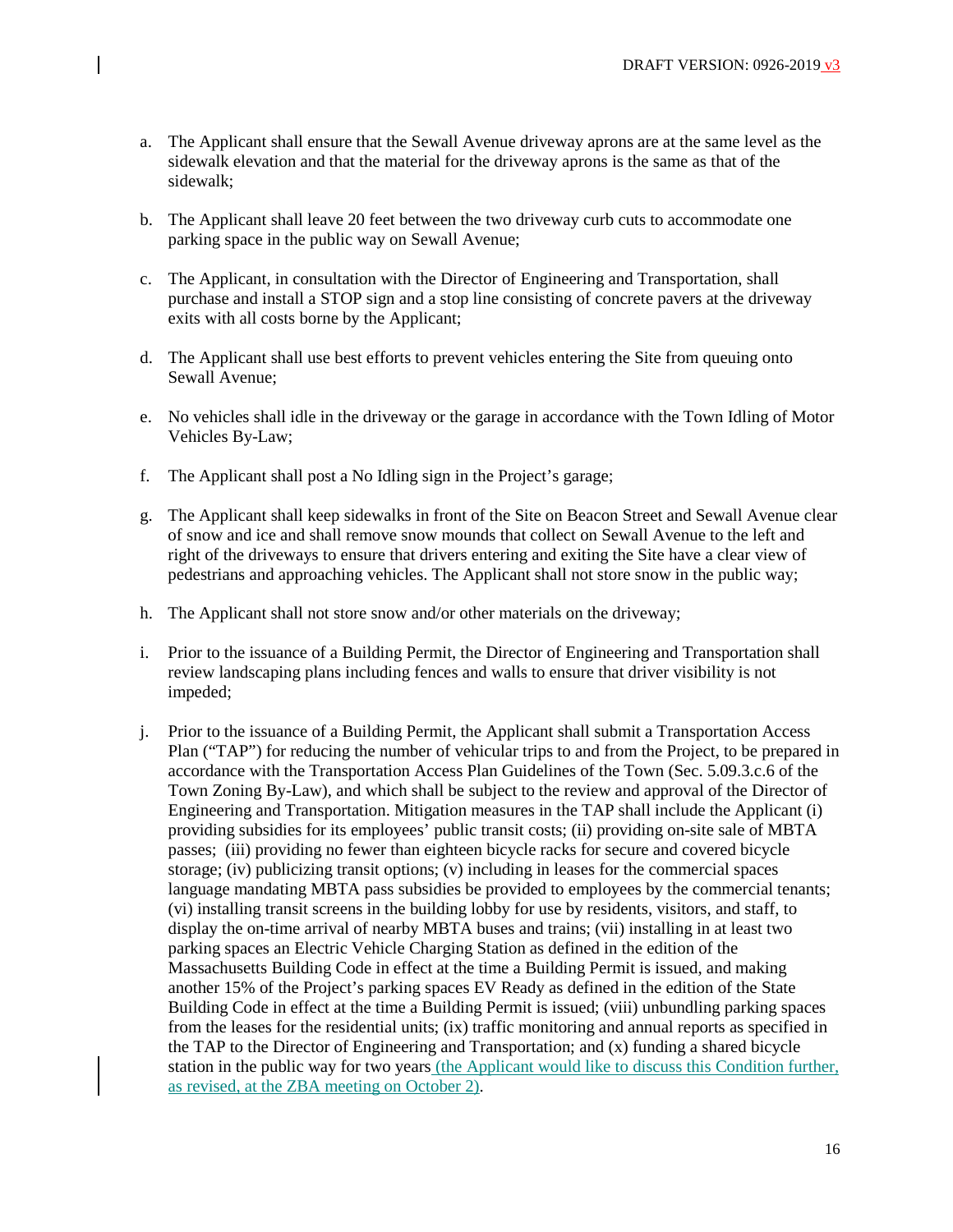k. Prior to the *issuance of a Building Permit*, the Applicant shall provide a contribution in the amount of \$176,455 to the Town, for deposit into a segregated Town account to be used by the Town for the installation of curb extensions, ADA compliant handicap ramps, and crosswalks to improve safety at the intersection of Sewall Avenue and Longwood Avenue ("Sewall-Longwood Improvements"). If the funds are not used within three years from the date of the issuance of the last Certificate of Occupancy for the Sewall-Longwood Improvements, the funds shall be returned to the Applicant. The Applicant will not be responsible for funding any costs related to the Sewall-Longwood Improvements that are greater than the amount of \$176,455. If the cost of the Sewall-Longwood Improvements is less than \$176,455, the remaining funds shall be returned to the Applicant.

# Rubbish and Recycling

- $52.54.$  Prior to the issuance of a Building Permit, the Applicant shall submit a rubbish/recycling plan and schedule to the Chief of Environmental Health for review and a determination of compliance with Town regulations. Said plan shall include provisions guaranteeing that:
	- a. The Applicant shall use best efforts to have all rubbish and recyclables generated from the Project's residential and commercial spaces picked up a minimum of once per week and a maximum of twice per week contemporaneously by the Applicant's private waste management service(s), and in any event, in compliance with all applicable regulations;
	- b. The Project shall provide for the residential and commercial uses the number and specifications for the trash and recycling rooms, bi-sorter chute systems, trash compactor, cardboard baler and compactor, trash tug mechanism, two-cubic-yard containers, and 96 gallon toters as described in the Rubbish and Recycling Plan listed under Item 4 of Procedural History;
	- c. The motor of the compactors shall have a decibel rating in compliance with the Town Noise By-Law (note: the compactors will be located in the basement of the Project);
	- d. The pick-up location shall be in the loading area of the Site as shown on the Rubbish and Recycling Plan listed under Item 4 of Procedural History. At no time shall rubbish and/or recycling containers be stored outside of the footprint of the Project's building.
	- e. At no time shall rubbish and recycling be stored in either of the Site's front yards or in the public way or along property lines shared with abutters;
	- f. The private waste management truck(s) shall not back out of the Site's driveways for pick-up;
	- g. The private waste management truck(s) shall not park on Beacon Street and/or Sewall Avenue for pick-up;
	- h. The rubbish and recycling collection rooms in the Project's garage must be maintained in compliance with State Sanitary Code requirements;
	- i. The Applicant shall install noise reducing sheet rock (i.e. quiet rock), or other material that reduces noise impact, from the trash compactor room; and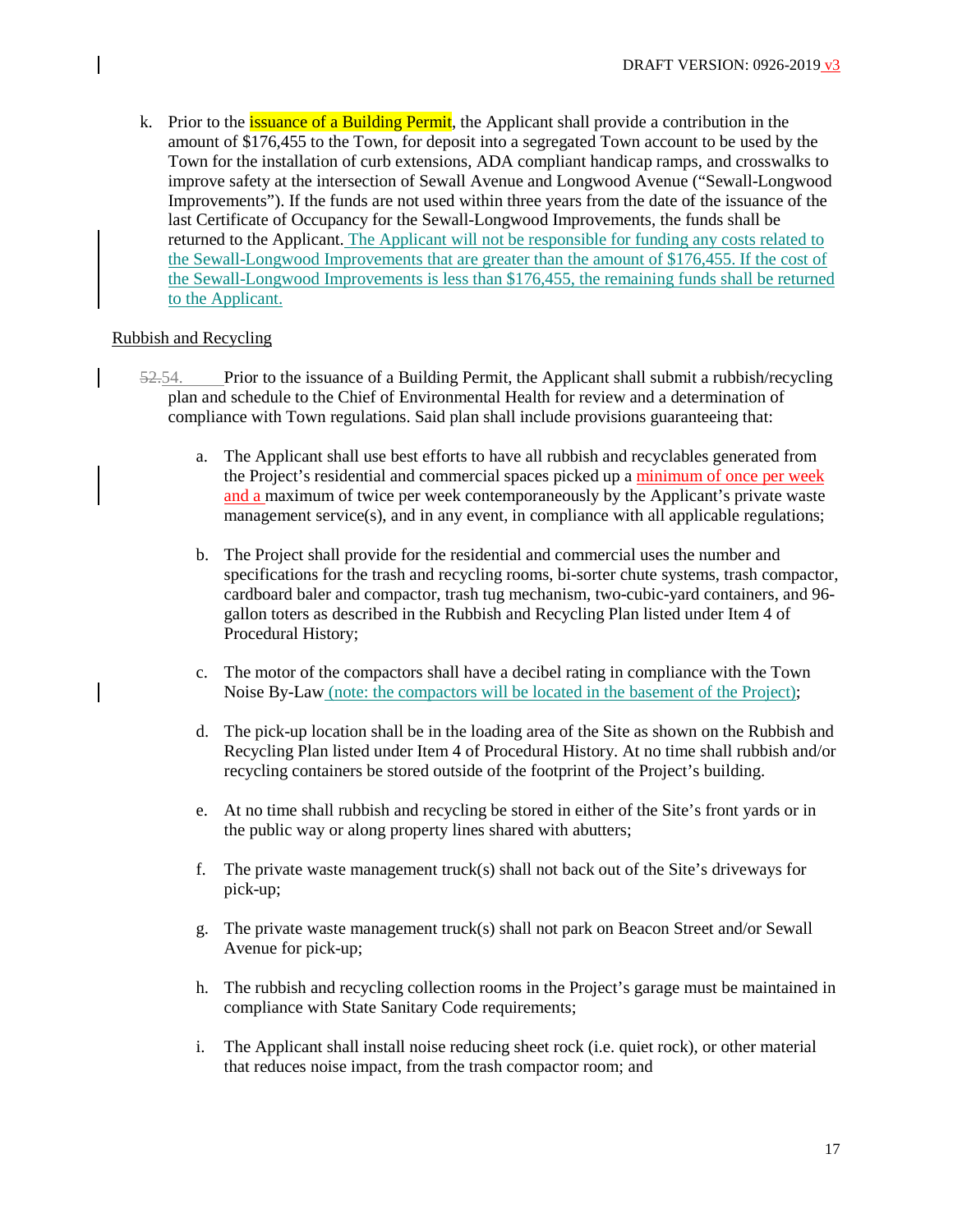j. The Applicant shall inform the Public Health Department when the Project's residential units are 90 percent occupied so that the Chief of Environmental Health may review and approve the preliminary rubbish/recycling plan for compliance with this Decision.

# Infrastructure

- 53.55. The following portions of the Project shall be and shall remain forever private and the Town shall not have, now or ever, any legal responsibility for their operation, maintenance, repair, or replacement:
	- (a) The on-site stormwater management system;
	- (b) All sewer, stormwater and water connections, lines and equipment required, from the public way to the building; and
	- (c) All site utilities including domestic water, fire protection, gas if applicable, electric, telephone, and cable systems.
- 54.56. The Applicant shall operate and maintain all of the foregoing specified in Condition 53 in good working condition and repair at all times at its sole cost.
- 57. After the final Certificate of Occupancy is issued, no additional stormwater and/or wastewater load to the municipal system shall be allowed without the Director of Engineering and Transportation's approval.

58. All utilities shall be underground.

# **General**

- 55.59. The provisions of this Comprehensive Permit shall be binding upon the heirs, successors and assigns of the Applicant and the obligations shall run with the land.
- 56.60. Any reference to Town staff shall be read to include a designee (either other staff member(s) or a consultant) of that person or of the head of the respective Town department or division.
- 57.61. If any part of this Decision is for any reason held invalid or unenforceable, such invalidity or unenforceability shall not affect the validity of any other portion of this Decision.
- 58.62. Upon execution by the Board, the Director of Planning and Community Development or her designee is directed to file this Decision with the Town Clerk and send a copy to the Applicant by certified mail, return receipt requested.
- 59.63. Any person aggrieved by this Decision may appeal pursuant to M.G.L. c.40B, Sec. 21.
- 60.64. This Comprehensive Permit shall expire if construction is not commenced within three (3) years from the date this Decision becomes final as provided in 760 CMR 56.05(12)(c), subject to the tolling provisions of 760 CMR 56.05(12)(c). For purposes of this paragraph only, Commencement of Construction is defined as the construction of the foundation of the Project's building. The Applicant may apply to the Board for extensions of this Comprehensive Permit in accordance with 760 CMR 56.05(12)(c).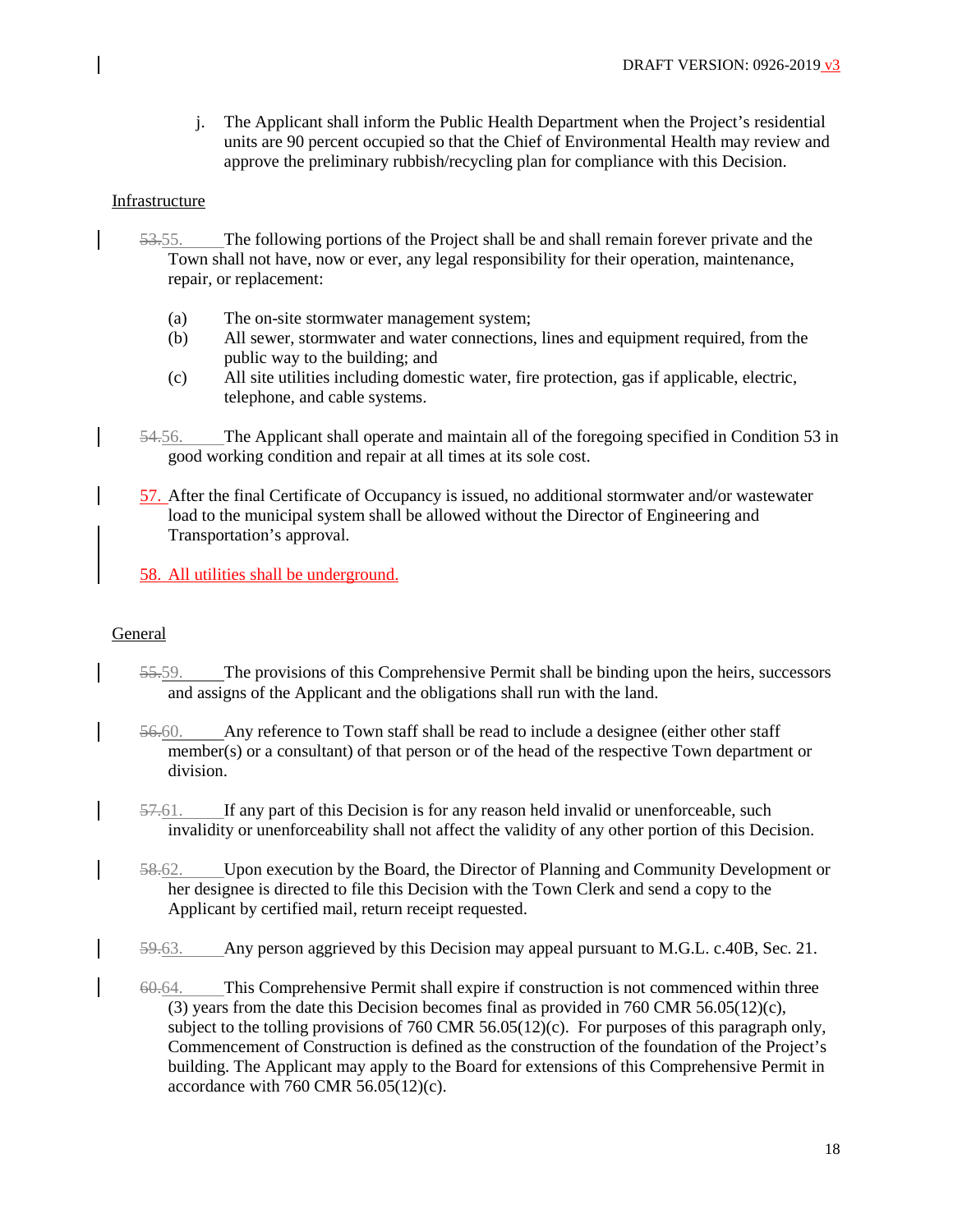- 61.65. If the Applicant revises any of the Plans, it shall present the revised plans to the Board in accordance with 760 CMR 56.05(11).
- 62.66. This Comprehensive Permit may be transferred by the Applicant only upon compliance with the requirements of 760 CMR 56.05(12)(b).

# 63. All utilities shall be underground.

- 64.67. Applicant shall pay for the Town's cost of police and fire details for the Project, in accordance with the Town's standard practices.
- 65.68. All Conditions in this Decision are to be interpreted and enforced to the extent permitted by M.G.L. c.40B and the Regulations thereunder.
- 66.69. Prior to thirty (30) days subsequent to the end of all applicable appeal periods, the Applicant shall record this Decision in the Norfolk County Registry of Deeds and shall provide the Board and the Building Commissioner with a copy of this Decision endorsed with the applicable recording information.
- 67.70. There shall be no structures or buildings or paved surfaces or other improvements on the Site other than those shown on the Site Plans. Notwithstanding the foregoing, insubstantial changes to the Project, as determined by the Board in accordance with 760 CMR 56.05(11), shall be allowed.
- 68.71. As a courtesy to neighbors, the Applicant shall use best efforts to notify abutters with 100 feet of the Site's property lines of the Commencement of Construction and of the issuance of the Building Permit (the "Courtesy Notice"). Action of the Applicant pursuant to this Decision shall in no event be conditioned on such Courtesy Notice nor shall failure of receipt of any Courtesy Notice be a default of the Applicant under this Decision.

# Summary of Pre-Building Permit Review, Approvals, and Conditions

- 69.72. Prior to issuance of a Building Permit, the Applicant shall demonstrate to the satisfaction of the Building Commissioner that:
	- a. Final site plans, architectural plans, and landscaping plans have been reviewed and approved by the Assistant Director for Regulatory Planning in accordance with Conditions 34, 35, 36, and 37.
	- b. The Director of Engineering and Transportation has reviewed and approved the survey conditions of public pavement surfaces; the environmental quality and soil testing plan; excavation support and foundation design, the final site and photometric lighting plans; the final stormwater management and drainage plans; the water, stormwater and sewage facility designs; the erosion control plans in accordance; and all other items requiring review, verification, or approval by or to the satisfaction of the Director of Engineering and Transportation as listed in these Conditions.
	- c. The Applicant has initiated and participated in a pre-construction meeting to discuss the proposed construction schedule with its contractor and the Town, including but not limited to the Building Commissioner, Director of Engineering and Transportation, Town Arborist and the Fire Chief.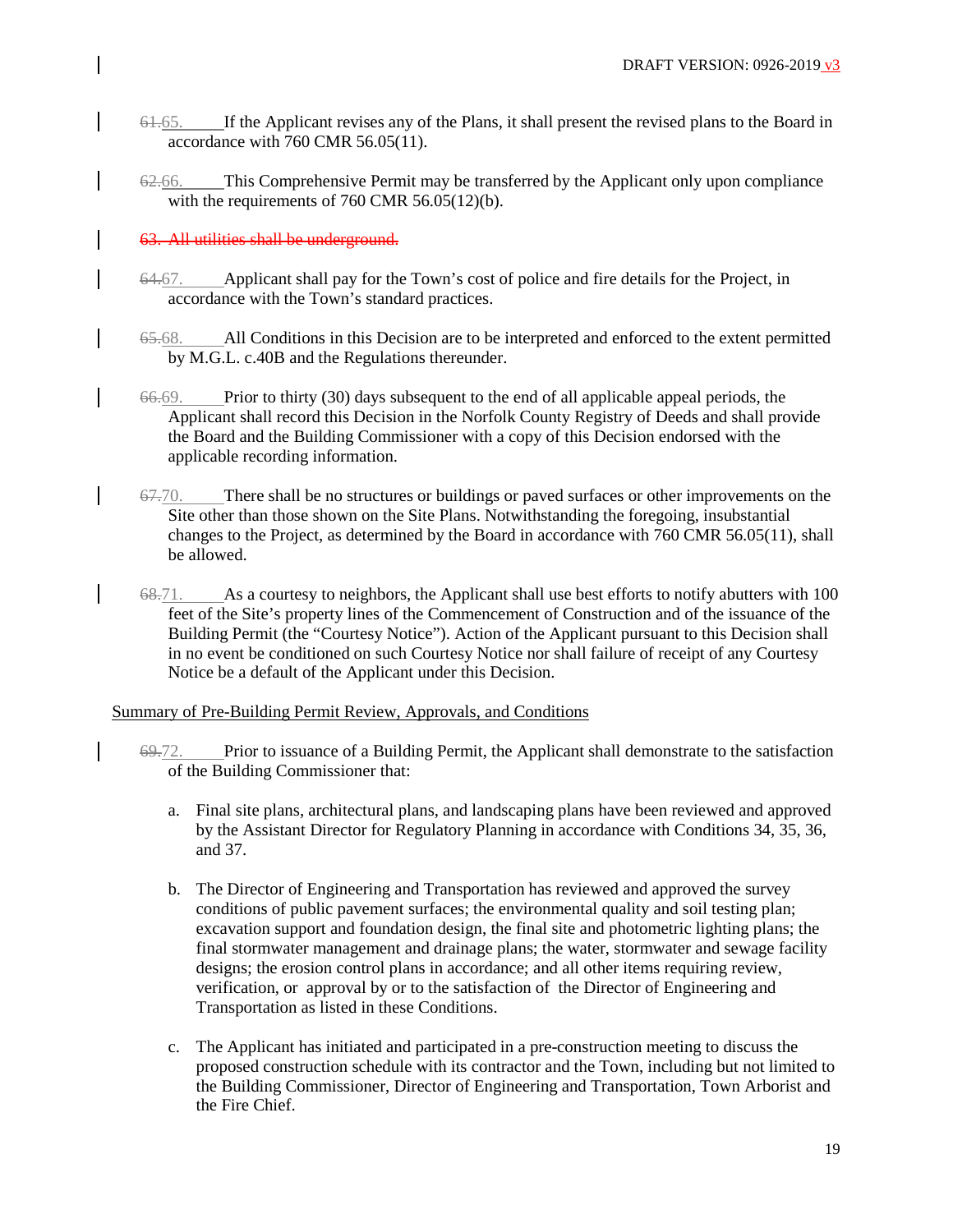- d. All required local, state and federal approvals and permits have been obtained and it has obtained Final Approval from the Subsidizing Agency as provided in 760 CMR  $56.05(8)(c)(2)$  and (3).
- e. The Building Commissioner and the Director of Engineering and Transportation have approved the Final Construction Management Plan in accordance with Conditions 19, 20, 21, 22, 27, and 29.
- f. The Chief of Environmental Health has reviewed and approved the rubbish and recycling plan in accordance with Condition 52.
- g. The Subsidizing Agency has granted the Subsidy as provided in 760 CMR 56.05(8)(c)(1).
- h. The Fire Chief or his designee has reviewed and approved the final site plan and other fire safety measures in accordance with Conditions 14, 15, 16, 17, and 19.
- i. The Applicant has provided proof to the Director of Planning and Community Development that the Decision was filed with the Norfolk County Registry of Deeds in accordance with Condition 67.

#### ATTACHED:

Exhibit 1 (Granted Waivers – September 19, 2019) Exhibit 2 (Terms To Be Included in Replacement Town Regulatory Agreement Exhibit 3 (Public Hearing Notice – March 29, 2018 and April 5, 2018) Exhibit 4 (List of abutters within a 100-foot radius of the Site – certified by Assessor on DATE)

#### RECORD OF VOTE

The Board of Appeals voted unanimously to grant a Comprehensive Permit subject to the above-stated conditions:

\_\_\_\_\_\_\_\_\_\_\_\_\_\_\_\_\_\_\_\_\_\_\_\_\_\_\_\_\_\_\_\_\_\_\_\_\_\_\_\_\_\_\_\_\_\_\_\_\_\_ (signed) **Jesse Geller**, Chairman, Brookline Board of Appeals

Wherefore a Comprehensive Permit, consistent with the conditions of this Decision, is granted to the Applicant.

Filed with the Town Clerk on **DATE**.

ATTEST:

**Patrick J. Ward** Town Clerk

Twenty-Day Appeal Period Ended (Town Clerk stamp)